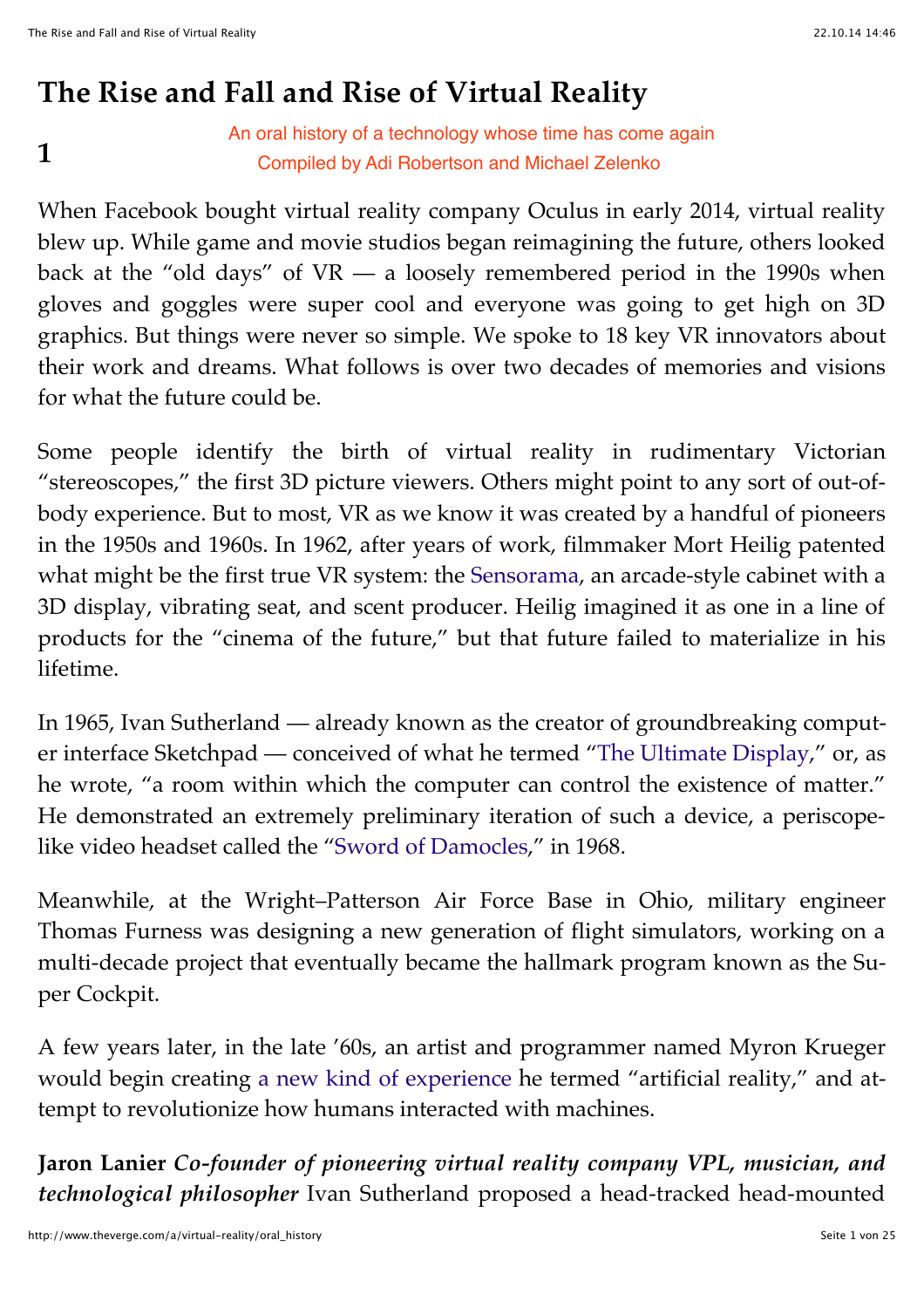display in '63 as part of the initial invention of computer graphics itself. [He] built one, which is on display at the Computer History Museum in Silicon Valley. When I was a teenager in the '70s, I was so excited by Ivan's work that I used to almost jump up and down — stop random people on the street like, "Look at this! Look at this!" — and just make an ass of myself.

**Ben Delaney** *Market researcher and creator of VR industry newsletter CyberEdge Journal* It was a head-mount that was suspended from the ceiling because it was just too heavy to wear. The display was all wire frame, but they were 3D models, and you could change your position and see different views thanks to a tracking system built into the head mount. Ivan was really the father of VR.

**Nicole Stenger** *Digital media artist, creator of influential virtual reality film Angels* There were two inventors who basically found the secret of VR in the '60s: Ivan Sutherland and Tom Furness. Ivan Sutherland started a major computer company, while Tom Furness was developing the technology inside the Air Force. When he started his lab, he had been kicked out of the Air Force because they didn't believe in it anymore. They were wrong, of course. After the first Gulf War, when his system was being used by the Air Force, everyone realized that [it] was a major breakthrough.

**Stephen Ellis** *Head of the NASA Ames Research Center's Advanced Displays and Spatial Perception Laboratory* The first time I saw something that provided full immersion experience was here at Ames [NASA's Ames Research Center]. Though I'd been in aircraft simulators, Ames was at the forefront of developing [VR technology]. In the '50s and '60s, they built a model train-like environment, with all the little buildings and aircraft, and flew a miniature camera across the surface to create a visual that could be fed into the cockpit and looked like an out-the-window scene. And then, while I was here, it actually switched to computer-based imagery using Evans' and Sutherland's equipment. Ivan Sutherland was involved in developing some of the fast hardware that would make it possible to do the perspective transformations quickly enough so you could have some degree of interactivity in the systems.

VPL co-founder Jaron Lanier in a DataGlove and head-mounted display

**Jaron Lanier** Flight simulation was really the first practical digital-simulation application. There are people who put a lot of effort into them and some of them are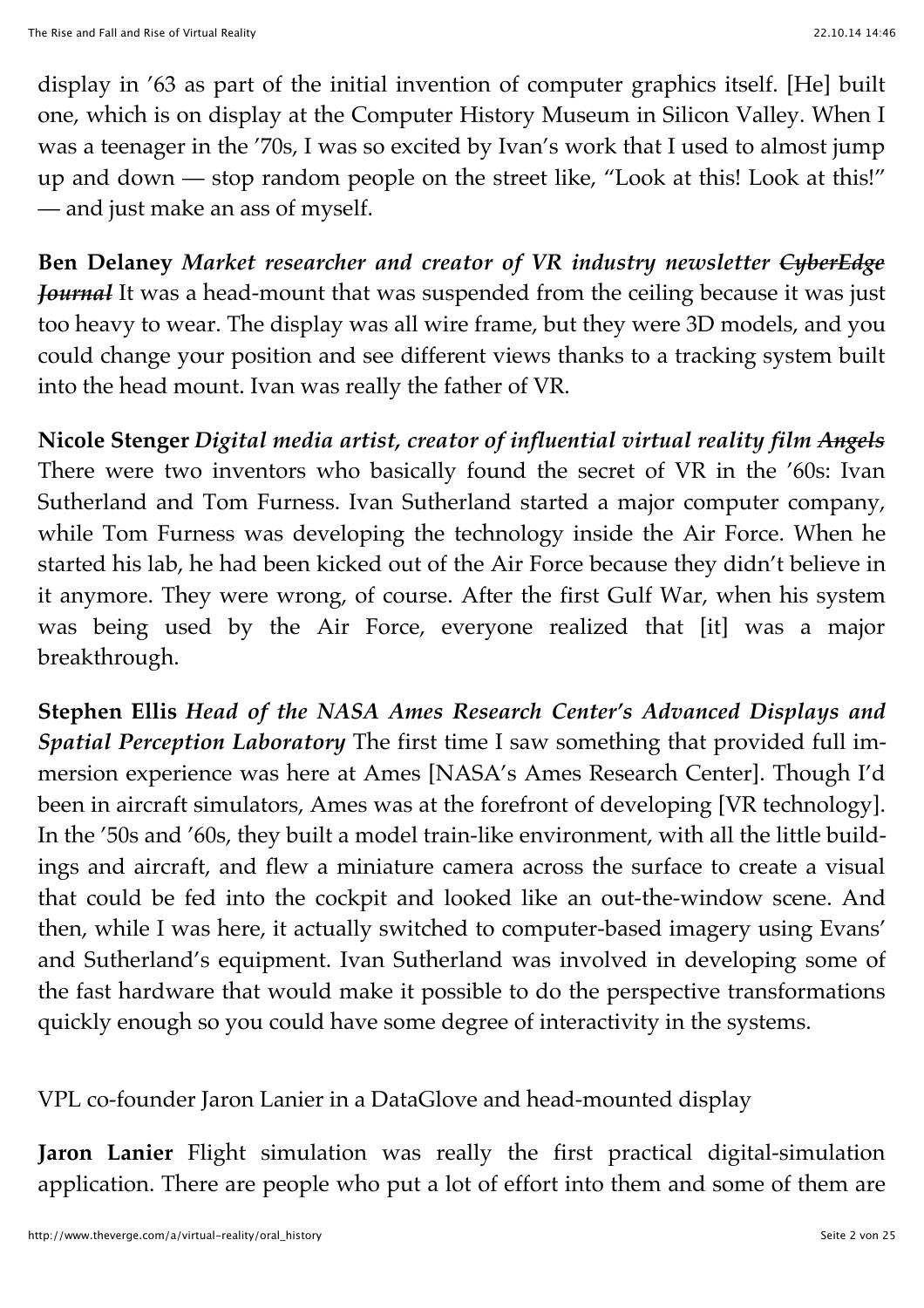really cool. When I was coming up in the '70s, the flight simulators were definitely the highest art.

**Scott Fisher** *Head of interactive media at the University of Southern California, founder of the NASA Ames Research Center's Virtual Environment Workstation Project, and co-founder of VR company Telepresence Research* [Mort Heilig] was just so brilliant and ahead of his time. He just didn't have good luck with this stuff. There are four [Sensoramas] left. I feel bad; it's groundbreaking work. He should absolutely be acknowledged and be a common name in these discussion and he's not.

**Linda Jacobson** *Author, founding staff member of Wired, and former "virtual reality evangelist" for supercomputer company Silicon Graphics* A lot of new science museums have interactive displays: basically, you're interacting with projection images that are generated by a computer while your body is being tracked by a camera that interpolates where you are in space and alters the graphics accordingly. The intersection of those two technologies really are at the basis of VR as we know it today, and was first developed by Myron Krueger.

" "It just seemed to me that I was important and the computer wasn't.""

**Myron Krueger** *Groundbreaking early virtual reality artist and innovator* When I got to the University of Wisconsin, I decided to find the biggest computer that I could use by myself and make it interactive. Because of my liberal arts background, I had a much different idea about what computers were for, and so I imagined a more romantic search for a relationship between a human and a machine. I decided to try to find the essence of interactivity. Most people were either on the far end of theory and I mean stuff that would never be practical in a thousand years — or on the other end, making arguments about what was practical at that minute, and there wasn't much in between. I just imagined what it would be like to use a computer in the extreme, sort of, and I thought that being able to move around physically was one of the things. I don't know why I thought all of this was important, but it just seemed to me that I was important and the computer wasn't.

As I worked towards thinking about what it would mean to do the computer as a full-body experience, I got involved with a dynamic environmental sculpture called "GlowFlow." I decided from then on that I would focus on interactivity. I vowed to create an experience that would allow a person to go into a room and come out with their attitudes about computers changed.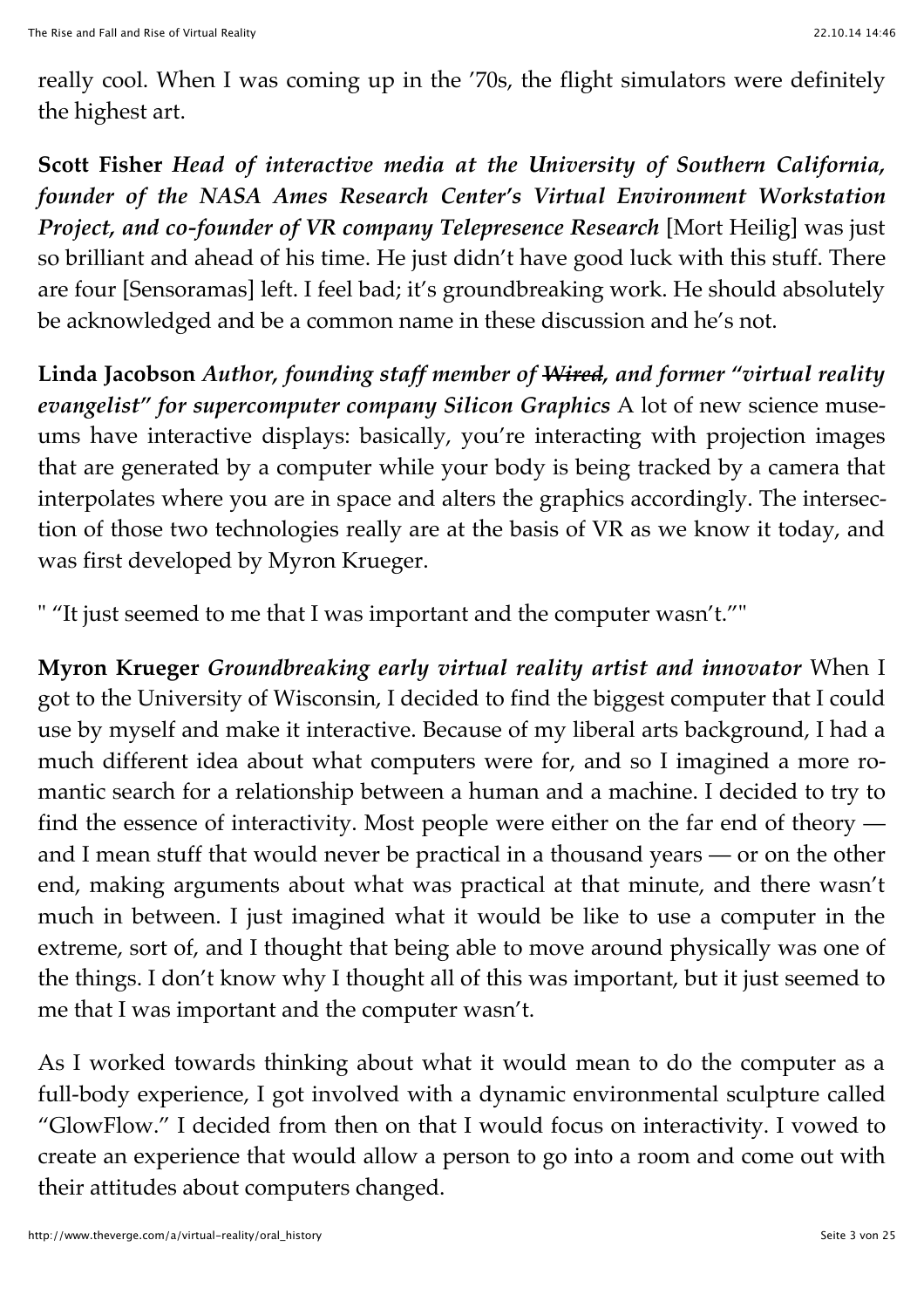I didn't know about Ivan Sutherland's statement that the ultimate display would have you sitting, but I knew that I wanted to be able to walk around. So that in this environment, everything you saw and everything you heard would be a response to your physical movement.

## **2**

As Myron Krueger developed his own system of projector-based VR, the computer was invading American businesses, and eventually, homes. The Apple II was released in 1977, followed two years later by VisiCalc, a groundbreaking software application that moved personal computing beyond the realm of mere curiosity. Atari was at its peak, having expanded from arcade games to home consoles in the late '70s and early '80s. Meanwhile, a new generation of researchers was coming of age, crafting successors to Sutherland's head-mounted display and Heilig's entertainment supersystem.

**Scott Fisher** I'd been working with stereoscopic imaging since I was a teenager in the '60s. I've always been obsessed with the idea of images that you are immersed in. I worked on many different ways to present 3D imagery. It wasn't until the late '70s and early '80s, when we started getting some new tech to track where you were in a space, that I started prototyping things to take that into account.

**Tom Zimmerman** *Engineer, co-founder of pioneering virtual reality company VPL, and inventor of its most famous product, the DataGlove* In the late '70s, I was an undergrad at MIT, and me and my classmate were fantasizing about virtual orchestras. We started thinking about how you could play different chords with your fingers, and that's as far as we got. It was all on paper. I finished MIT and went to the University of Amherst, and then I went to New York to study electronic music. So then, I started thinking about the orchestra thing again. This time, I was thinking about air guitar. Here I am in Queens now, luckily with no job, and I'm living at my parents' house. The dreamer in me was saying, "Wouldn't it be cool if you could play air guitar and really hear it come out of the speakers?" So I set out to make a sensor to [measure] finger-bending.

**Howard Rheingold** *Journalist and author of Virtual Reality, one of the definitive historical accounts of VR* The personal computer was getting really mature because of the visual graphic user interface that Macintosh and Windows provided. When VR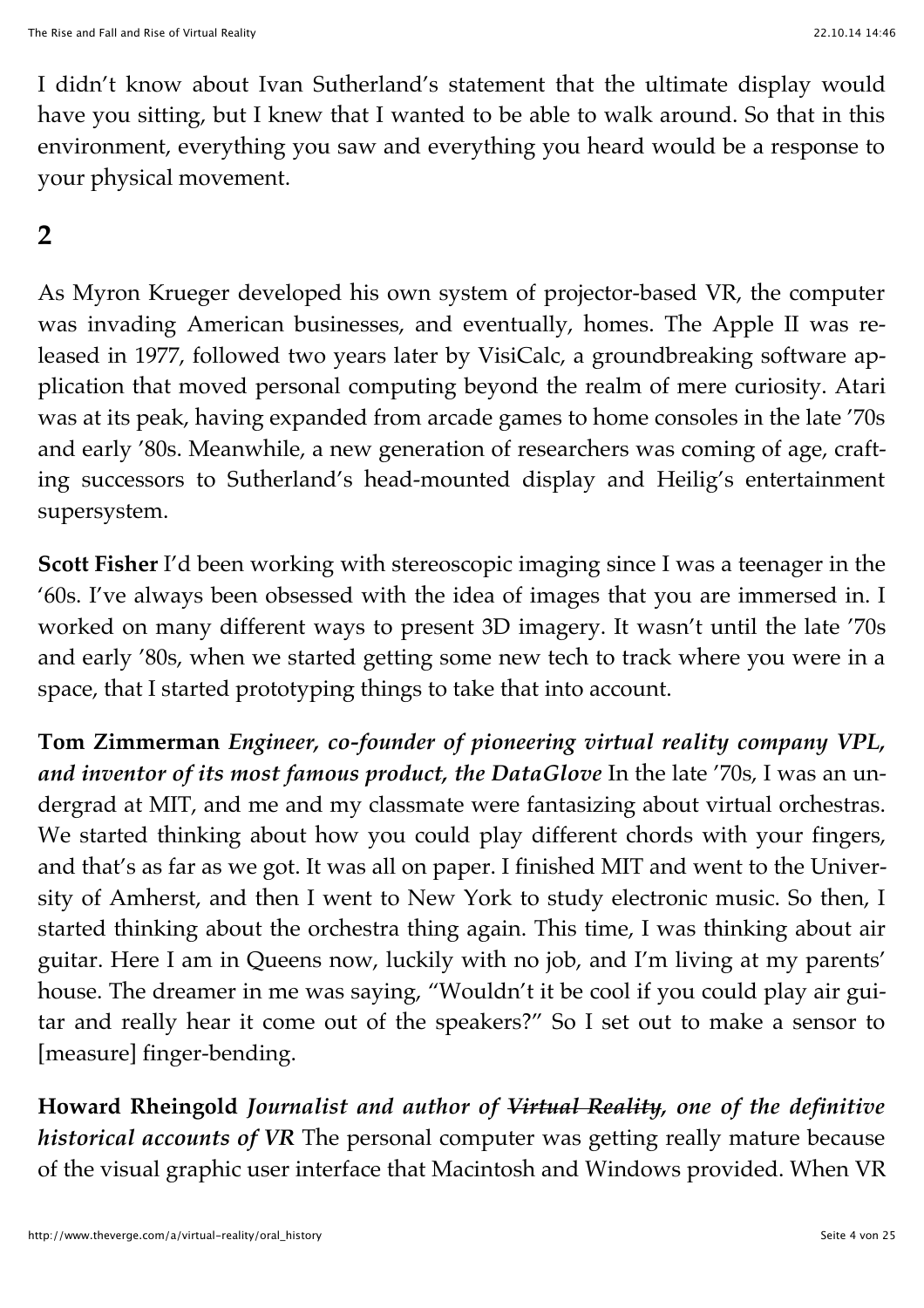came along, some people looked at that as okay, the next step. The last step was moving from a command line interface to the visual interface. Maybe the next one was when you might be totally immersed in the world.

" "The last step was moving from a command line interface to the visual interface. Maybe the next one was when you might be totally immersed in the world." "

**Tom Zimmerman** I was in New York, I'm studying electronic music, and then I decided to study Assembler programming because I got an Atari 400. Someone decided to give this class on Assembler, and there were 20 people in the class and maybe four of us had Ataris. Everyone else had Apples. One of the people was a woman named Nancy Mayer, and she said, "Oh, why don't you come to my apartment…" (meaning us four people) "…and my husband, he knows Ataris really well, he can help us." Well, her husband happened to be Steve Mayer, one of the major founders of Atari.

So her husband's teaching us how to use the Atari computer and I told Nancy, "I'm moving to California, I fell in love with a ballet dancer, and she got into the Oakland ballet, so I'm leaving." Her husband said, "Oh, you know, there is this music research group forming at the Atari research lab in Sunnyvale, California; would you be interested in interviewing?" And I was like, "Damn, yeah." So I got interviewed and they accepted me and flew me out.

An early omnidirectional treadmill, used for walking in virtual reality (Ben Delaney)

### **3**

The Atari Sunnyvale Research Laboratory was founded in 1982 to explore the future of digital entertainment. The lab was headed by Dr. Alan Kay, an influential computer scientist who had previously worked at the Xerox Palo Alto Research Center. It operated for only two years, shuttering in the aftermath of the 1980s "Atari crash" that decimated the video game market. The lab employed several individuals who would go on to play major roles in the development of virtual reality — including Zimmerman, Scott Fisher, Jaron Lanier, and Brenda Laurel.

**Scott Fisher** I went to Atari in California to work in corporate research with Alan Kay. I started working on an immersive display for coin-op arcade environments. A head-mounted display wasn't feasible, so we built it into something more like an ar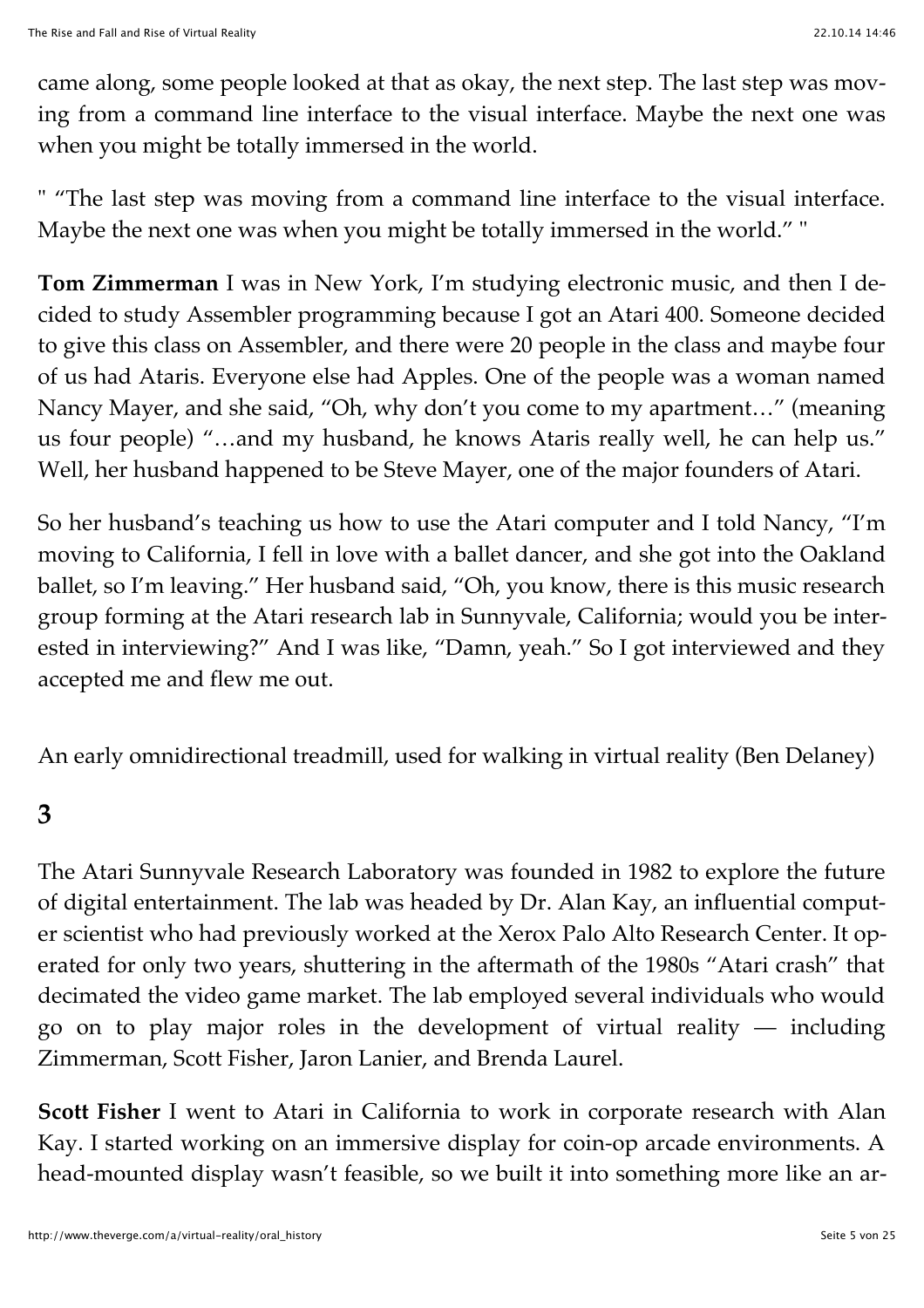cade cabinet that you just look into.

[The researchers] were given a big budget and asked, "What's the home of the future in 20 years? What's entertainment and education?" It was a wonderful think-tank of brilliant people making stuff and trying things.

When Atari crashed, NASA Ames offered to put a position together for me as a research scientist observer. I started in '85 and we built one of the first versions of a head-mounted display using the wide-angle optics I found and was working on at Atari.

**Mark Bolas** *Director of the University of Southern California's [Mixed Reality Lab](http://projects.ict.usc.edu/mxr/) and founder of VR hardware company Fakespace* My first encounter with VR really was computer music at UC San Diego. It was one of the first systems where you could synthesize sound completely from a computer. And that gave me a taste for this idea that you could create a perceptual experience that nobody had ever had before. To me, VR is just a visual extension of that. So I did graduate work in computer music. And then at the same time I was doing that work, I was building an underwater telepresence system where you would look into a display and see through the eyes of the underwater robot.

So I'm in grad school, and I'm pretty sure I'm going to get a job as a product designer. I had an offer from the company I really wanted an offer from. Then, a professor said, "Hey, go visit this Scott Fisher guy down at Ames, because he's interested in your robot work." I visited him and put on his head-mounted display, put on the glove, and I remember staring, wiggling my fingers in front of my face. It was this horrible feeling, because I realized that I was going to have to say no to this job I just had been offered. I just had to play with this system.

#### **4**

In the early '90s, virtual reality's growing appeal created a broad market for related books, magazines, and newsletters. Ben Delaney's *CyberEdge Journal* addressed the business of VR, and MIT launched *Presence* to cover virtual environment research. University of Wyoming masters student Joseph Gradecki, with the help of his wife, produced 17 issues of *PCVR*, a bimonthly how-to guide for building home VR systems.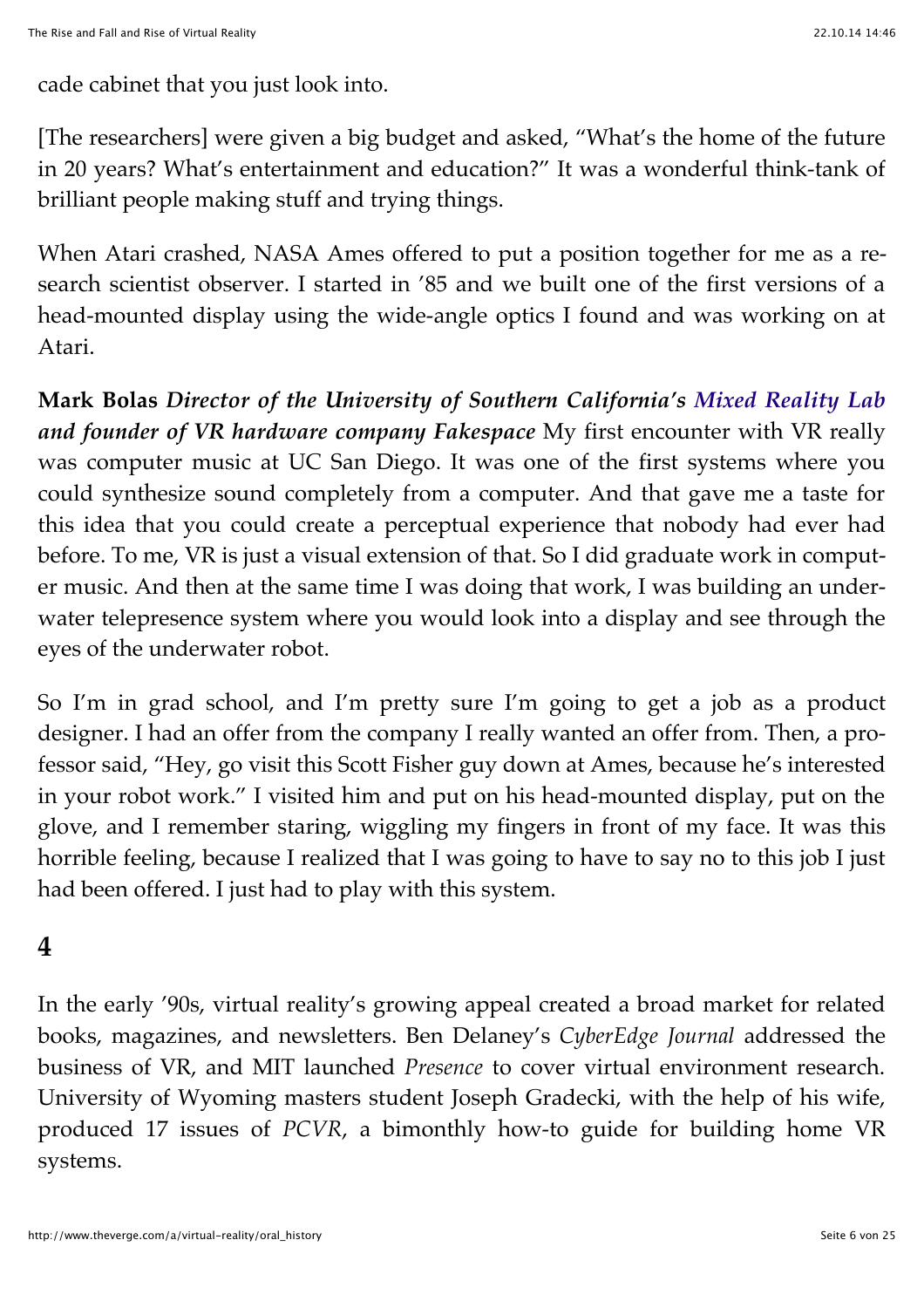**Ben Delaney** I was working for *PC World* magazine and one of my teammates there said, "Hey, there is this interesting presentation going on — it's this new technology called VR. You want to check it out?" It consisted of about 47 polygons, all in bright primary colors, no curves, and it operated at about 5 or 10 frames per second. It was remarkably crude, but the promise was pretty amazing.

" "It was remarkably crude, but the promise was pretty amazing." "

Sitting in the audience I said, "This is going to be hot and I want to be involved in it." I arranged meetings with the two or three VR companies that were big enough to have marketing directors. One of them said, at the end of a lunch, "You know what we need? We need a newsletter. No one knows what is going on." So, in January of '91, the first issue of *CyberEdge Journal* came out.

**Joe Gradecki** *Software engineer and creator of homebrew virtual reality magazine PCVR* In the beginning [*PCVR*] was just for other enthusiasts; other people that had an interest in virtual reality. It was the *Make Magazine* of virtual reality: I'm going to try and experiment with it, build it, and I'll tell you how to do it. We were playing around with 1½-inch TVs — everything — trying to build a good head-mounted display that gave you reality within that immersive environment.

Cyberedge Journal editor Ben Delaney (left) presents an award to W Industries/Virtuality founder Jon Waldern (Ben Delaney)

### **5**

Arguably the best-known maker of virtual reality entertainment in the 1990s was W Industries (later called Virtuality), a UK-based company that produced arcade headsets. At the time of W's first official showing in 1990, virtual reality had already received significant mainstream press coverage. Some writers were skeptical of the technology — British journalist Hunter Davies summed up Waldern's arcade pod by saying "the helmet was annoying and the game boring." But others saw both potential and danger in a technology that could, as one writer put it, "make users' dreams come true." *The New York Times* said that virtual workspaces developed by major companies like Autodesk could have "profound implications," but it warned that "psychologists who now worry about children losing themselves in video game fantasy worlds would no doubt find artificial environments a bigger problem."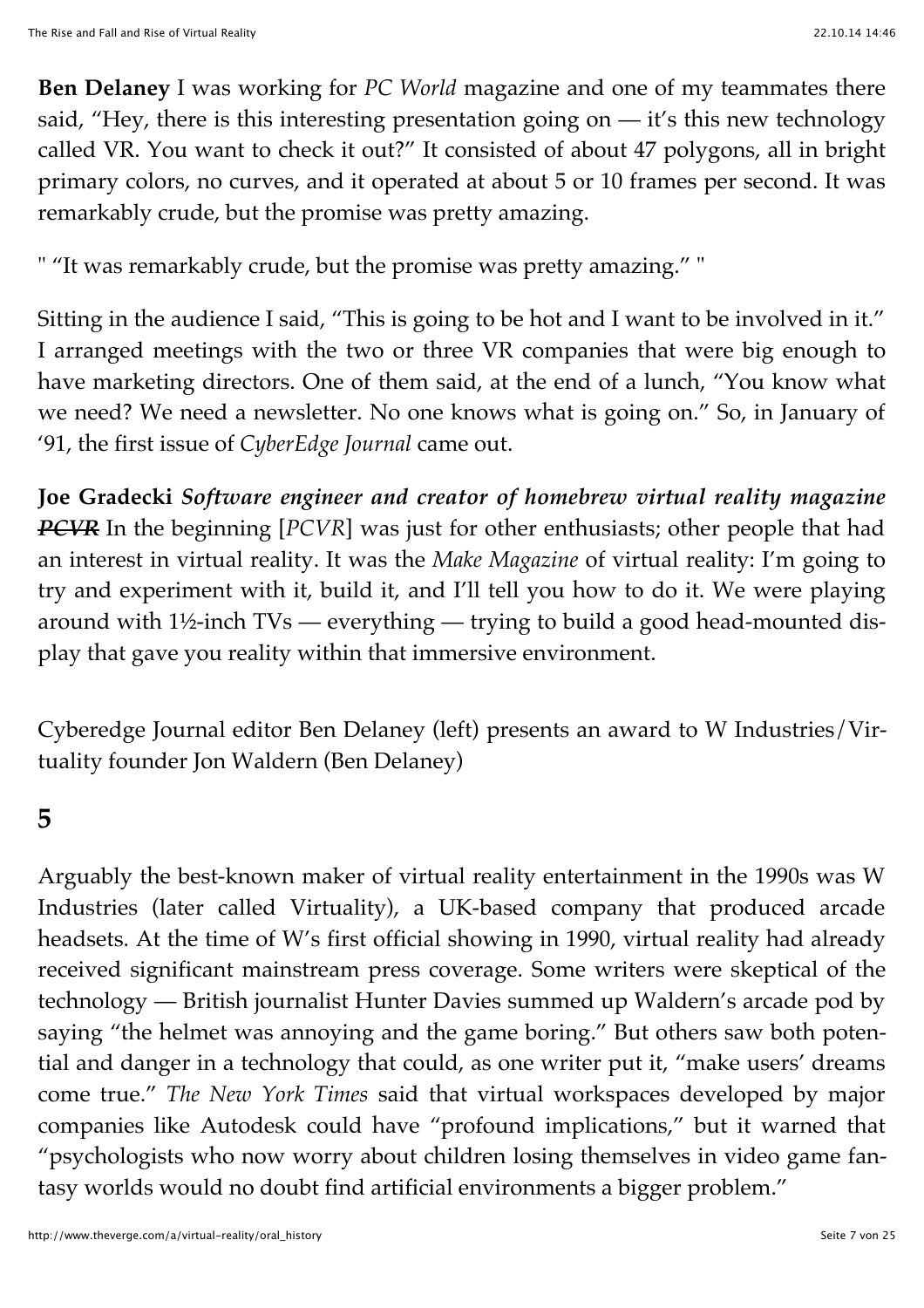**Jon Waldern** *Inventor, entrepreneur, and founder of British virtual reality arcade gaming company W Industries / Virtuality* The first show we went to was the computer-graphics show in Alexandra Palace, London. We had two interactive VR systems linked together in big wooden boxes and a little booth. We had queue lines — I'm not kidding you — all the way around the building. The original direction of the company was to use virtual reality as a development tool for computer-aided design. But very quickly somebody suggested, "Hey, this is just an amazing experience, why don't you make a game out of it?"

" "I think everyone was hopeful, and looking forward to a change in consciousness. Either that, or they thought we were a bunch of crazy hippies.""

**Ben Delaney** Cybersex was a big titillation. People thought you would be able to put on some sort of tactile suit and have sexual encounters with real or imaginary people in a virtual world.

**Brenda Laurel** *Author of human-computer interaction text Computers as Theatre, interactive media expert, and co-founder of VR company Telepresence Research* The public perception of the medium was that it was powerful, amazingly cool and that we were about to have our heads turned around by it. I think everyone was hopeful, and looking forward to a change in consciousness. Either that, or they thought we were a bunch of crazy hippies.

Virtual reality glove and full-body datasuit prototypes, developed by VPL

#### **6**

Besides head-mounted displays, no technology is so strongly associated with virtual reality as the wired glove, a sensor-equipped device that tracks the wearer's movement and location. Many companies manufactured such gloves, but the best-known was VPL's "DataGlove" — created by company co-founder Tom Zimmerman with the help of engineer Young Harvill. VPL, depending on who you ask, stood for Visual Programming Language or Virtual Programming Language. Founded in 1985, the company was the product of a partnership between two former Atari lab employees: Zimmerman and Jaron Lanier, a musician and programmer who is sometimes referred to as the "father of virtual reality."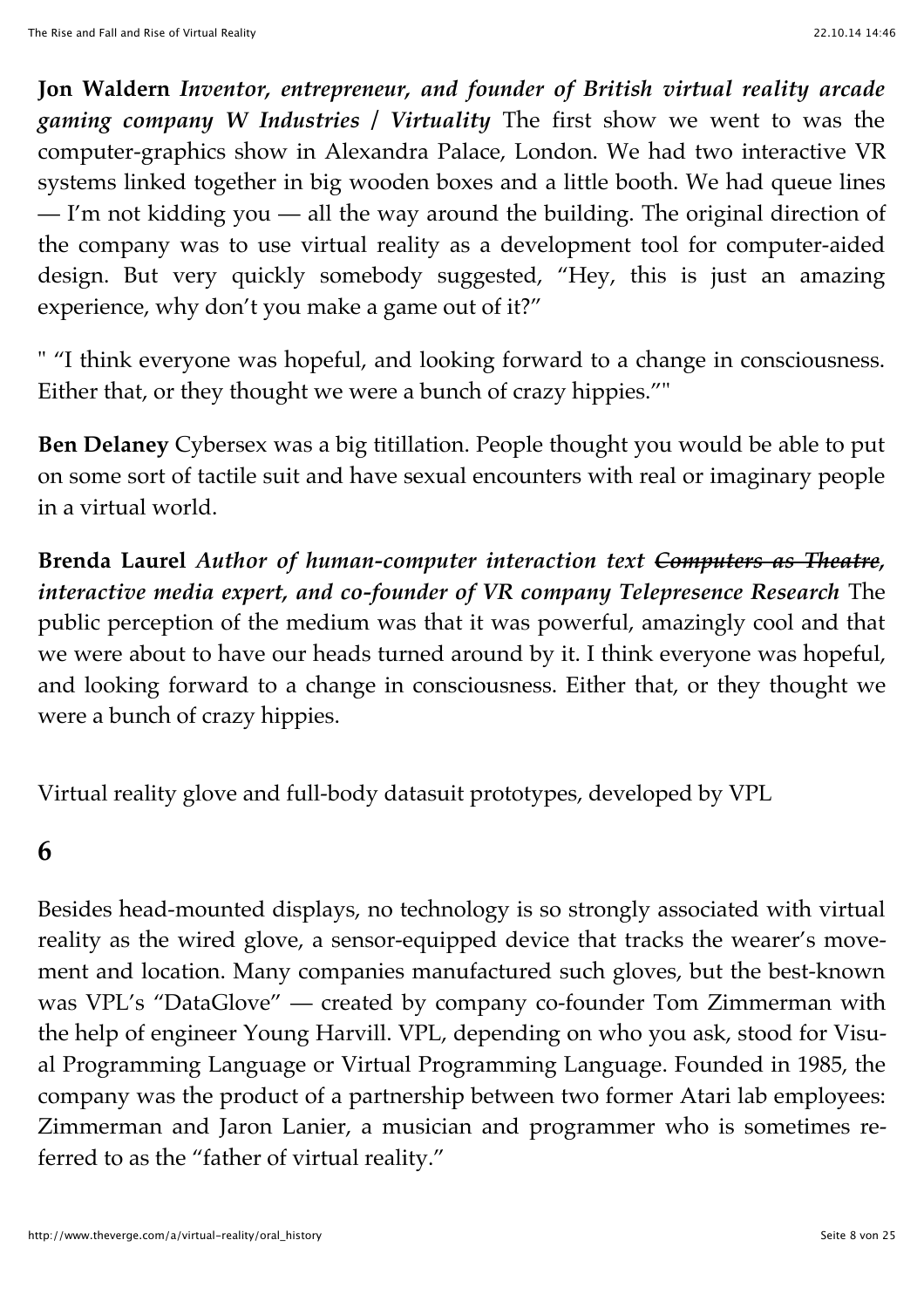**Tom Zimmerman** I told Atari about my glove, and they offered me ten thousand bucks. I was considering it, and then my friend in New York said, "No, it's going to be worth more than this dude, don't license it to them." And I met Jaron Lanier at an electronic music concert at Stanford — apparently he had worked for Atari, but I didn't know him. At this point, I had left Atari. Jaron told me about his company; he invented a visual program language with the name VPL, and he had a little tablet as the interface to it. I showed him my glove, and he thought, "Wow, this is much better than a tablet."

" "I used to say, if the resurrection happened in black and white, nobody would cover it." "

Me and this marketing guy had this little startup to do a voice-control synthesizer. So I was doing that during the day and making gloves for Jaron at night. And then, it started getting more interesting. Jaron basically said, "Why don't we start a company? We can get funding. I know some great programmers. This language plus glove, it looks like a hot combination." It turns out not many people wanted to program. But people loved the glove and Jaron just ran with the concept of VR.

**Myron Krueger** VPL had color graphics. I used to say, if the resurrection happened in black and white, nobody would cover it. And Jaron might as well have been sent from Central Casting to be the crazy scientist.

**Tom Zimmerman** We did a joint project with NASA Ames Research out there in Mountain View. They, and a fellow Scott Fisher, had this head-mounted display and the idea of astronauts fixing satellites [from] inside the space capsule. And so, we provided the gloves and they provided the HM display, and that created the first goggle VR system.

**Scott Fisher** The first commercial contract VPL had was from us at NASA; we asked them to build a five-fingered glove so we could take it to interact with the virtual spaces we had. We built one glove out of the initial fiber optic sensor material, then they improved the tech and we had several more built. They went on to sell commercial versions of that of course, which was great to see.

**Tom Zimmerman** When we started VPL, I added some ultrasound hand-tracking technology to the glove — little tiny speakers [that] made a little burst of sound that only dogs can hear. We made an inexpensive glove, which Jaron was kind enough to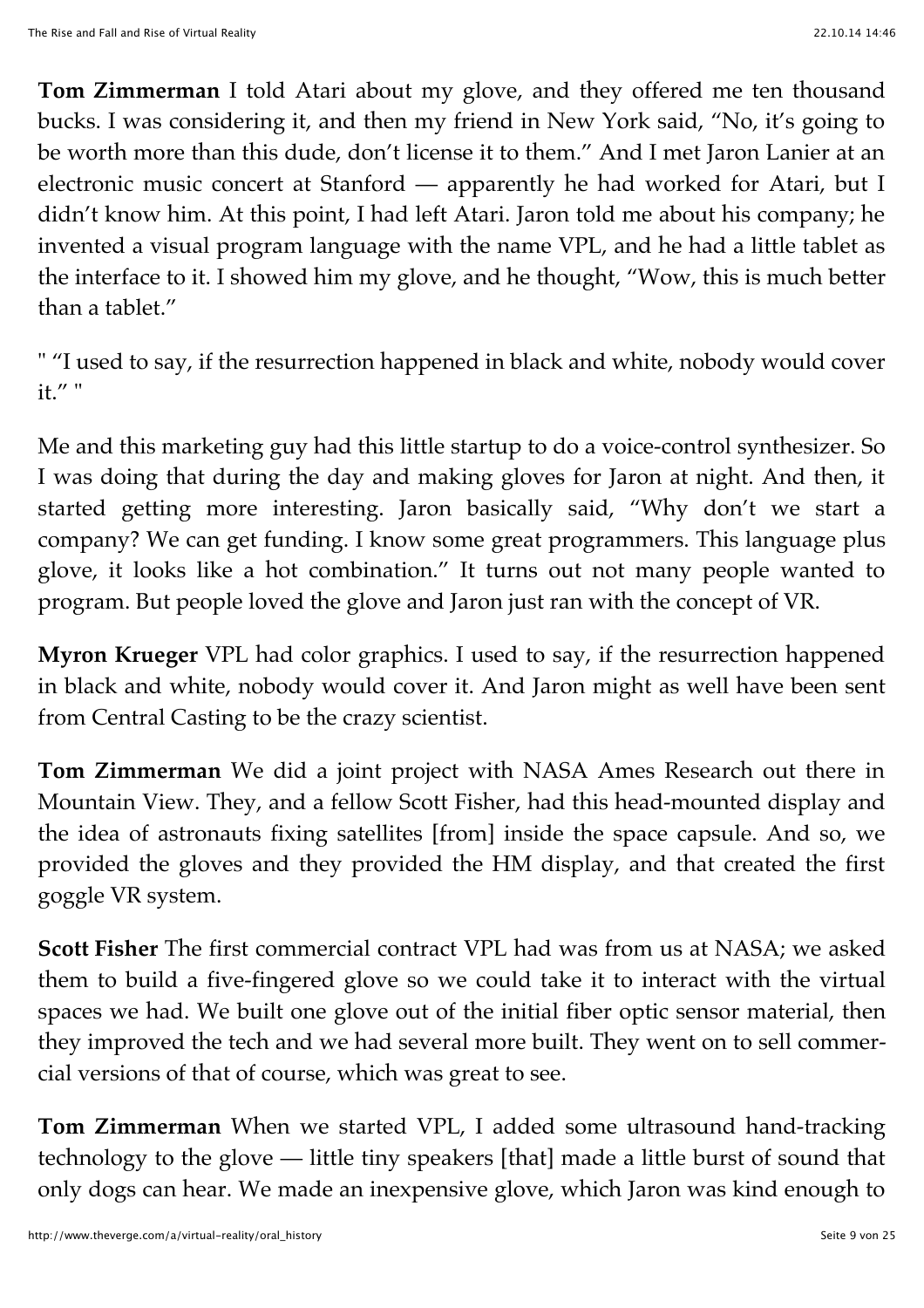call the Z Glove, and then we made a high-end one with some sensors. Young Harvill was very clever; he figured out how to make them using fiber optics.

The little Z Glove we licensed to a New York City game company, which licensed it and turned into Mattel. We hit the big time because they made 1.3 million of this Power Glove, based on the Z Glove.

A Virtual Technologies force-feedback glove (Ben Delaney)

## **7**

The Nintendo Power Glove was released in 1989 at an extremely low cost comparative to available tech. Outside of its normal gaming uses, it became a centerpiece of the homebrew virtual reality community.

**Joe Gradecki** When I went up to University of Wyoming for my master's degree, a couple guys in the computer science department had seen a thing on the Nintendo Power Glove. My wife and I were sitting there and said, "Hey, that's kind of cool." There were schematics published on connecting it to the PC, and all we needed was code. That was probably 1992, and there was nothing like that around, really.

**Tom Zimmerman** To me, Power Glove was the real intrigue. That was where a million people touched virtual reality. I don't think the implementation was that great, but that was probably the widest-distributed VR system.

A full-body VR capture suit by VPL

### **8**

VPL would go on to develop more hardware, including a full-body motion-tracking suit and a head-mounted display called the Eyephone.

**Stephen Ellis** They were probably one of the first companies to hop on the so-called virtual reality bandwagon. CAE, the Canadian Electronics simulation company, had been making head-mounted simulators from the mid-1980s, but those were really expensive. On the order of millions of dollars for the helmet and the computer-based display system — it was a very expensive thing. And VPL, the company where I be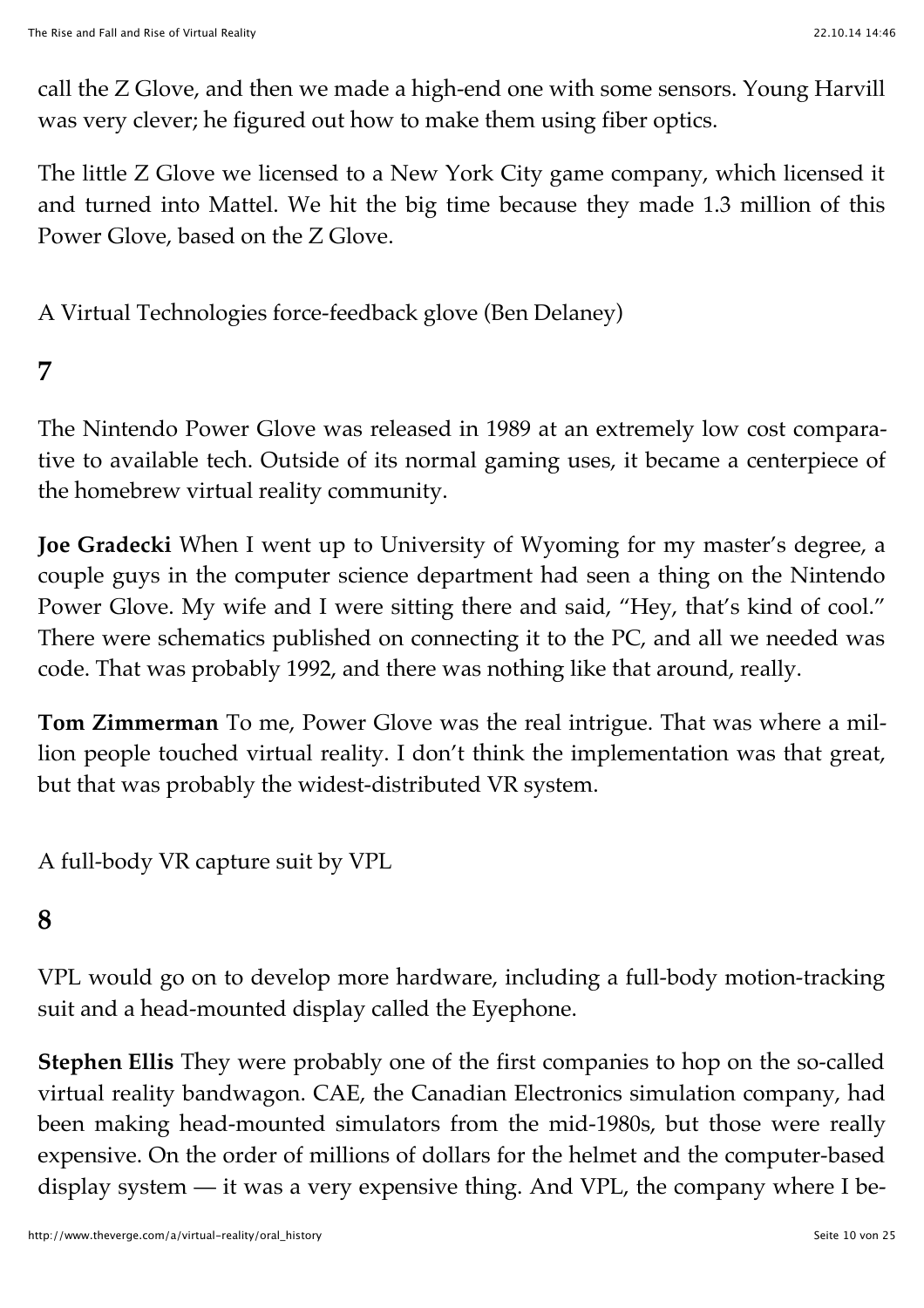lieve Jaron was CEO, was selling systems costing on the order of hundreds of thousands of dollars.

**Tom Zimmerman** The golden year was 1987, at least for me. I had my hand on the cover of *Scientific American* and *National Inquirer*. By that time we had production going on, so my role was pretty much done. Now it was a company cranking out products, more software-oriented. Also, I was a bit burnt out from working 14-hour days, so I took off and went to a farm in West Virginia.

That was kind of it for me in the VR world. I came back to help them out in a lawsuit [over the Power Glove], which was yucky. We were a little research company doing very innovative work. But other people started catching on, and some people started trying to use our IP without licensing it. The company started spending more money on legal defense than R&D.

**Skip Rizzo** *Head of medical virtual reality at the University of Southern California* I started off working in injury rehabilitation, brain injury, and it's a very difficult process. It can be hard to motivate people with brain injuries to do their rehab exercises. So one of my patients, a young kid, maybe 21 years old, was sitting there one day and he had this thing called a Game Boy. He was bent over, glued to Tetris, focused on it, he couldn't put it down. And I said, "Ooh shit, what about using this for rehab exercises?"

" "What Jaron brought to the table was the ability to communicate to the public, to the press, these ideas." "

I was driving to the gym in 1992 and Jaron Lanier is on NPR doing a segment where he's talking about a virtual kitchen in a department store in Japan. Here I am, having one of those driveway moments listening to this interview. I didn't go into the gym, I just sat in my car because I had to finish the show. I thought shit, we could improve brain function with these patients, we could rehab and train these patients in a way that's immersive and fun. There was a bookstore next to the gym. I went in and I said, "Give me every book you have about virtual reality." I think they had maybe three books. I went to the gym and read while I worked out.

#### VPL datasuit diagram

**Tom Zimmerman** I think if it wasn't for Jaron, I would have had this invention, but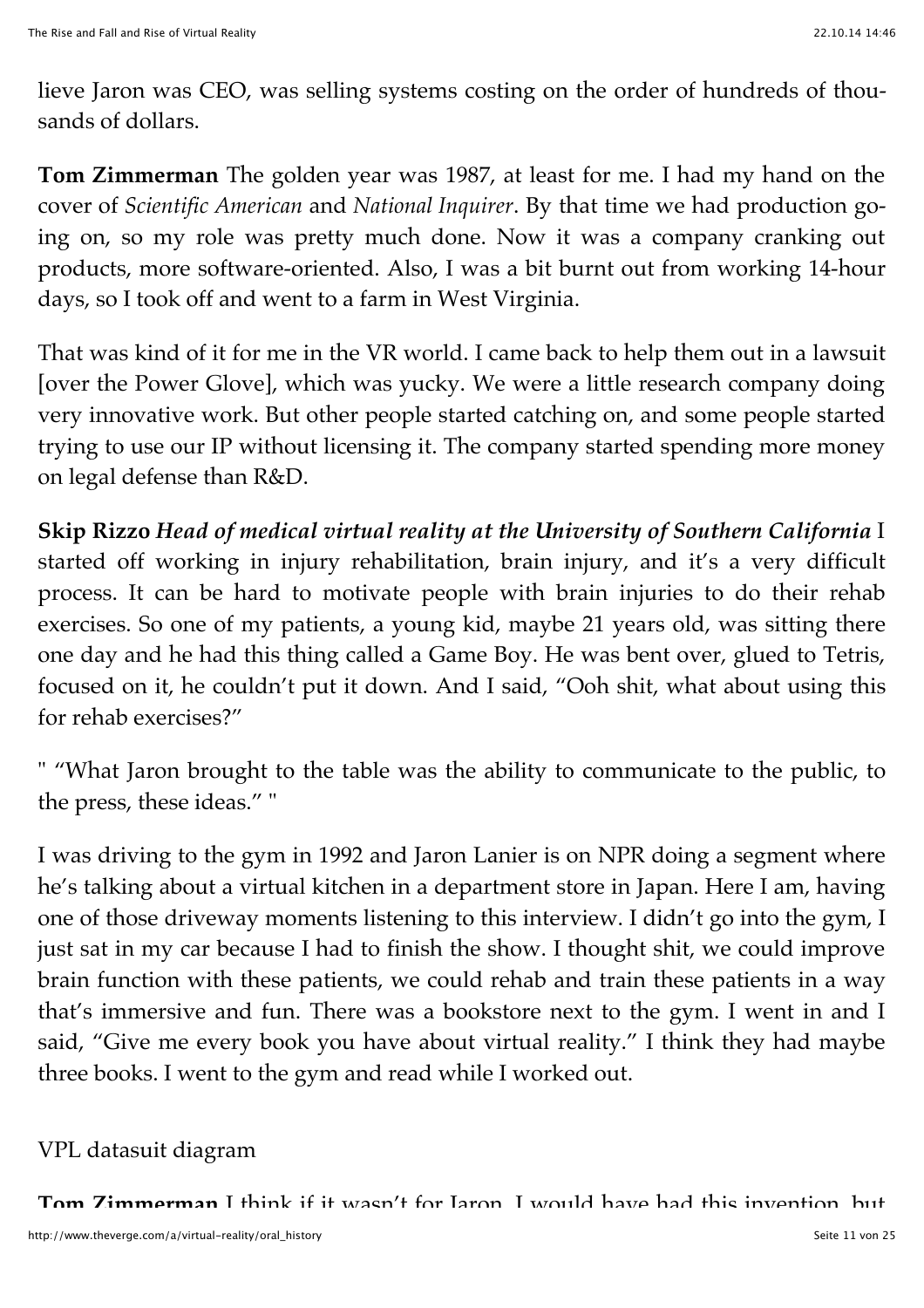**Tom Zimmerman** I think if it wasn't for Jaron, I would have had this invention, but it's not clear if it would have made the big time. Because what Jaron brought to the table was the ability to communicate to the public, to the press, these ideas.

**Jaron Lanier** The profile of VR, VPL, and perhaps of me was relatively… it was pretty intense. I was younger, you know? I think it got to my head a little bit at one point; I had trouble dealing with it. I wasn't mature enough to be ready for some of it.

**Brenda Laurel** It was just an ugly scene. [Jaron Lanier] hired a bunch of successive CEOs but was unable to collaborate. So he had to continue to be the head guy, and he wouldn't take advice from people about running a company, so there would be this revolving door of people coming in trying to straighten him out.

#### **9**

During its rise, VPL accepted funding from French electronics and defense company Thomson-CSF and put up its patent portfolio as collateral. But Thomson later foreclosed on its loans, driving VPL into bankruptcy by early 1993 and acquiring its VR patents.

**Ben Delaney** VPL went bankrupt in late '92. They were — and Jaron Lanier is — one of these organizations that's sort of like the Kardashians: famous for being famous, more so than for what they had actually produced. VPL was, for some reason, a media darling. They did a lot of good stuff, and produced some good systems. But ultimately, much of the most important work was done by other people. And they didn't last very long. They were a bright star that burned out quickly.

" "They were a bright star that burned out quickly." "

**Linda Jacobson** Thomson later auctioned off the VPL patent portfolio, I guess to recoup their investment because apparently that company never implemented any of the designs or inventions. A number of companies bid on it, including the company where I worked at the time, Silicon Graphics. But Silicon Graphics was outbid by Sun Microsystems, which did purchase the portfolio. I never heard again of any kind of hardware innovation coming out of that patent portfolio.

**Jaron Lanier** The thing to remember about the fall of VPL is that I was gone by then. I left VPL for a lot of reasons — mostly personal — in '92 or so. VPL fell a year or two after that. If you were to believe what's in the papers, it's a pretty exotic thing that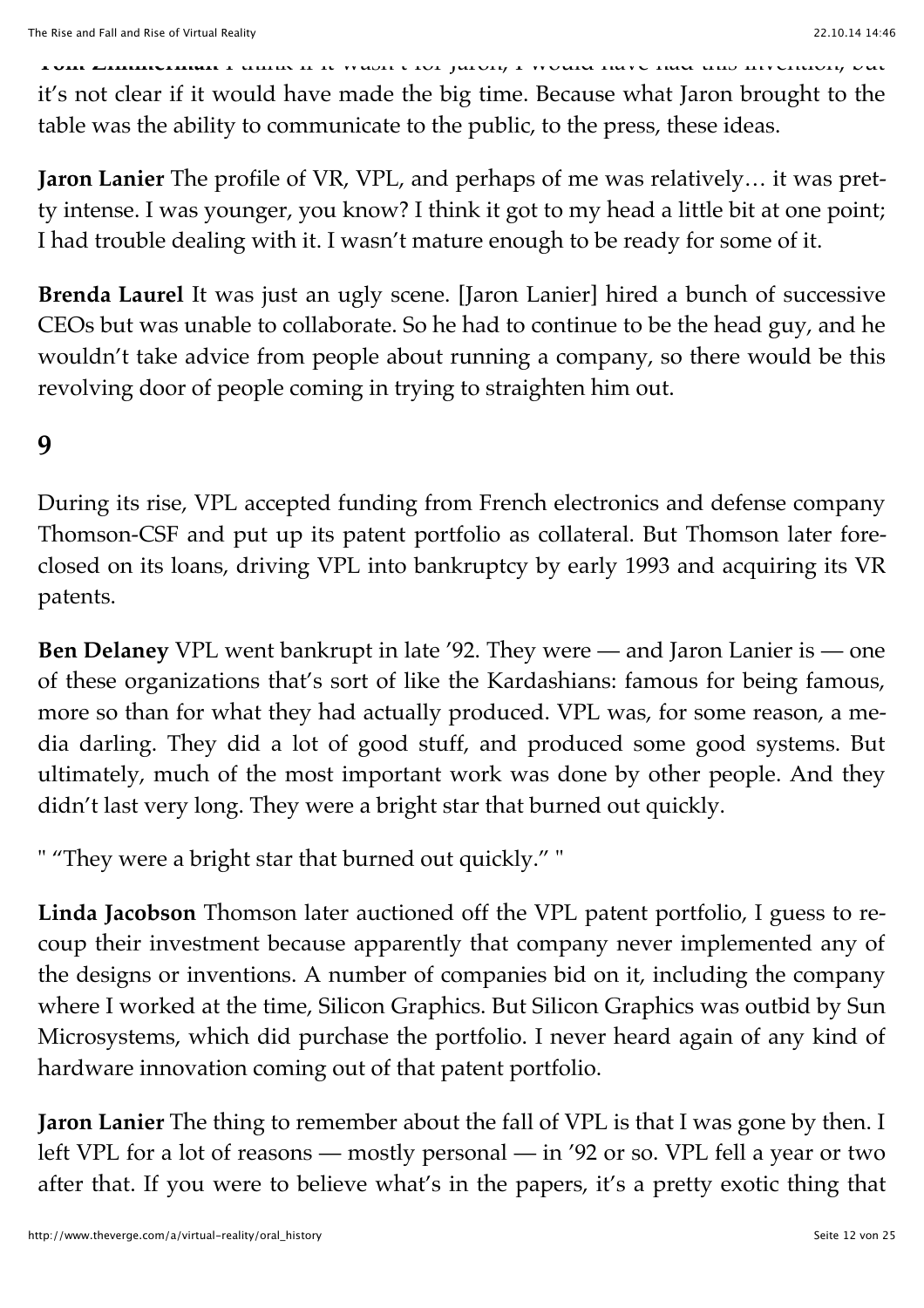happened: the Justice Department uncovered a plot by the French Secret Service to infiltrate it to steal technology. [It] struck me as absurd because there wasn't much hidden or proprietary. I mean, it wasn't like there was anything to really steal there. It wasn't like a death ray or anything, it was really just some code to simulate, like, a gall bladder.

## **10**

T*he Lawnmower Man*, released in 1992, introduced VR to a broad audience. The film starred Pierce Brosnan as a scientist testing virtual reality therapy on a mentally disabled man played by Jeff Fahey. Brosnan's character, Dr. Lawrence Angelo, develops superintelligence, and eventually, virtual godhood. Despite his heavily fictionalized depiction of the technology, writer and director Brett Leonard drew on work by realworld companies like W Industries and VPL.

**Brett Leonard** *Director of The Lawnmower Man and Virtuosity:* When I made my first little zombie movie called *The Dead Pit*, which did very well and launched my career, they came to me with this seven-page short story by Stephen King. I said, "Well, I don't really want to make that movie. I actually want to make a movie about virtual reality." I couldn't really make a feature film out of a seven-page short story about a guy being chased by a lawnmower.

" "I couldn't really make a feature film out of a seven-page short story about a guy being chased by a lawnmower." "

I wanted to make something around this computer revolution that I was literally living in the middle of. When I moved from Ohio to Santa Cruz, I was hanging out with people that were hanging out with Wozniak and Jobs. As a young filmmaker, I got a view into that culture, into the thought processes that were going on.

**David Traub** *Film producer and virtual reality consultant on The Lawnmower Man* I got hired as head of technology for a children's company in '90. In maybe '92, we hired a young director [Brett Leonard] to do a music video for us. He came up to me and said, "You're the technology guy here, have you ever heard of something called VR?" I showed him my two-year-old thesis and he goes, "Oh man, I need your help."

**Brett Leonard** I actually had to create a video that described what virtual reality was and showed what computer graphic effects were. I mean, the only effects going on at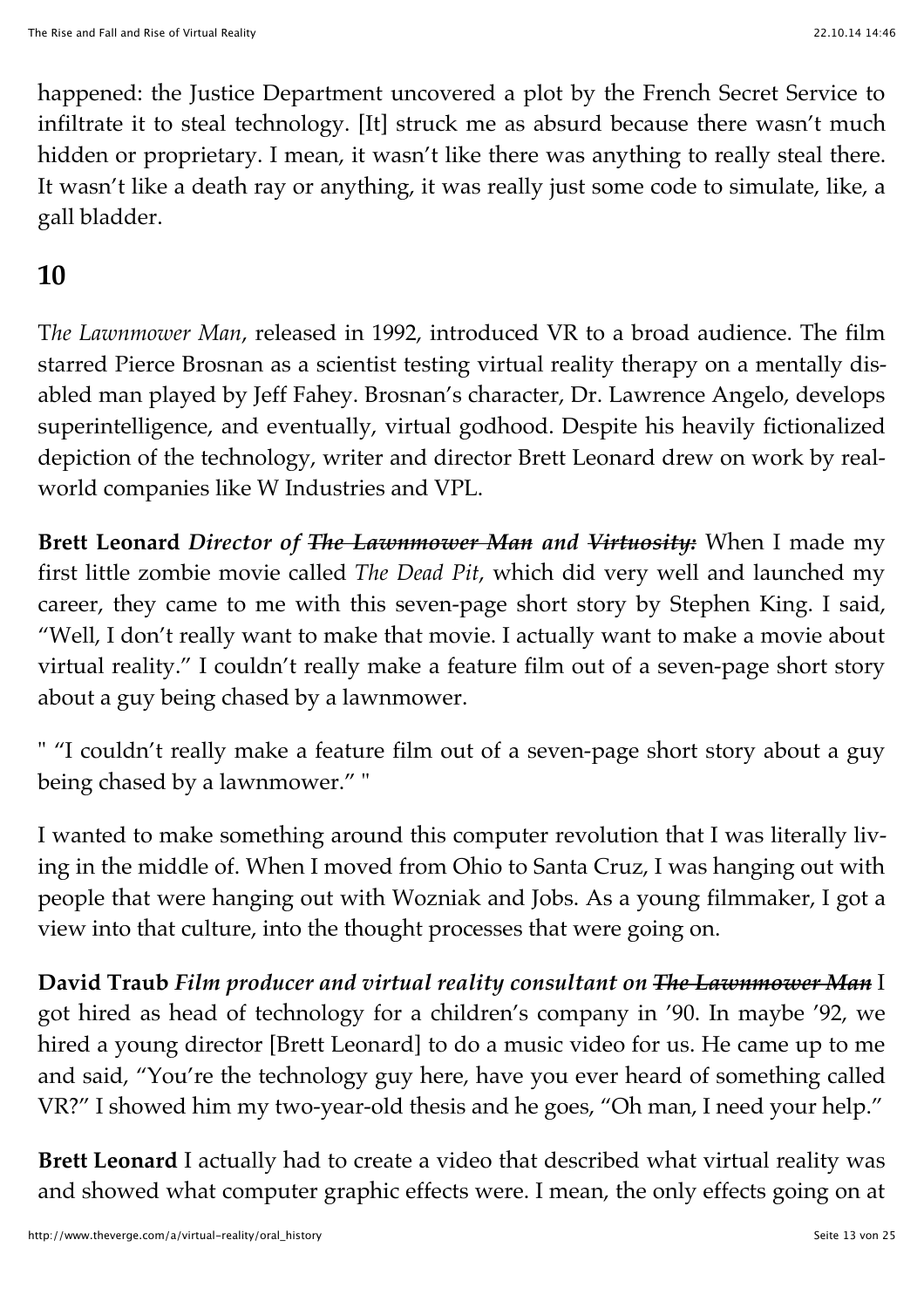that time were on a 100 million dollar movie. *The Lawnmower Man* was a \$5 million film, and so I had to find a way of putting over 20 minutes of high-end digital effects into a low-budget film.

**Jon Waldern** They were a real small production company before that movie. I met Brett Leonard at a rock concert in London, and we agreed to provide all the support and training so that people could get a whole experience of it. For various reasons they didn't use our headsets in the movie. But we were actually on the lot with the machines training everybody and giving them VR experiences. And of course the movie went on to become a huge hit. It was great for us, because it was right around our IPO time.

**Ben Delaney** *The Lawnmower Man* made [VR] accessible to the general public in a way that it hadn't been before. People who weren't familiar with the technology or computing cybernetics took it pretty seriously — there was a lot of talk about how to prevent these terrible things from happening. It was pretty much a joke in the industry. People either liked the movie or not, but no one actually working in the field took it very seriously.

**Jaron Lanier** The funny thing about the fall of VPL is it turned into this weird movie called *The Lawnmower Man*. The director had licensed a Stephen King horror thing, but then thought the VPL story was more interesting. He turned it into this thing and I was played by Pierce Brosnan, who was an unknown. They used real VPL equipment.

**Tom Zimmerman** So I'm watching this movie and Pierce Brosnan is putting on my glove on and I'm like, "You're going break the fiber optics. You're tugging it too hard." It was really amazing to see my brainchild come to life.

That was my greatest reward. Not as much the movie, because it was a little too unreal and a little sinister, but seeing a product out there and actually being able to parlay that to help teach kids about inventing and get their excitement up.

**Palmer Luckey** *Inventor of the Oculus Rift virtual reality headset and co-founder of Oculus VR, acquired by Facebook in March of 2014* I love *Lawnmower Man*. I think it's awesome. In most fiction about VR, the technology is causing some terrible problem; or it's caused the end of the world, or used to enslave humanity. But that's because it wouldn't be interesting science fiction if you said, "Well, guess what? There's this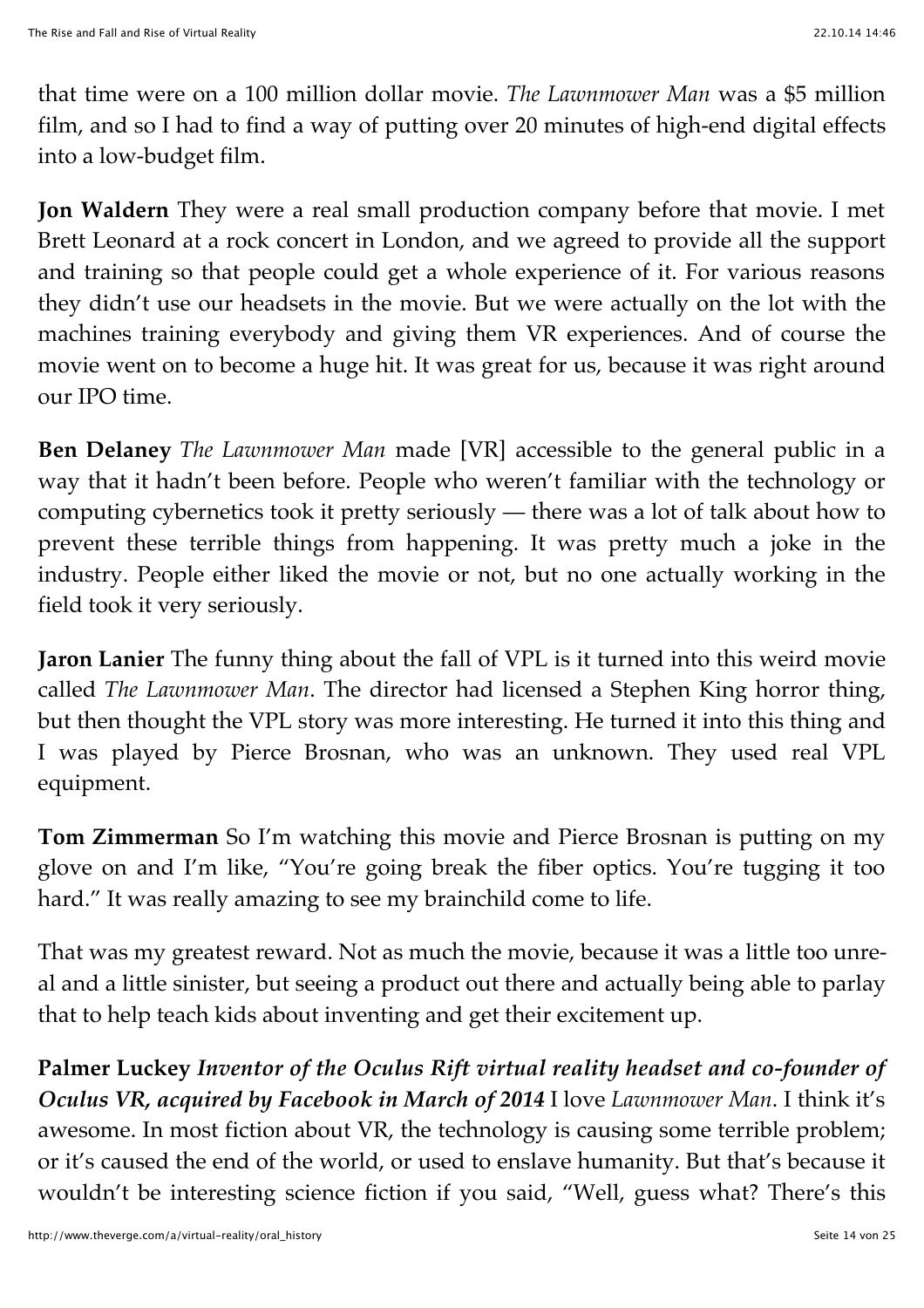world and they have perfect VR technology, and people have a healthy balance between real life and VR that makes everyone more productive and happy."

Virtual reality concept art by Jaron Lanier

## **11**

Beside scientific and gaming applications, virtual reality also emerged as a medium for interactive art. In the '70s, Myron Krueger projected video images over participants in a dark room, creating the illusion of an artificial reality. The dreamlike nature of VR drew artists and thinkers interested in psychedelic experiences, sometimes in surprising ways: Timothy Leary spent years promoting VR, at one point appearing in a demo video for the predominantly business-focused design company Autodesk. After trying the technology, onetime Grateful Dead lyricist and Electronic Frontier Foundation co-founder John Perry Barlow wrote that, "I have become a traveler in a realm which will be ultimately bounded only by human imagination." Through the '80s and '90s, a new generation of artists repurposed cutting-edge (and often extraordinarily expensive) technology to craft virtual reality experiences, including Nicole Stenger's immersive movie *[Angels](http://www.youtube.com/watch?v=RhSzFDFe8KU)*[, Char Davies' interactive virtual environment](http://www.youtube.com/watch?v=54O4VP3tCoY&feature=player_embedded) *Osmose*, and the folklore-inspired *[Placeholder](http://tauzero.com/Brenda_Laurel/Placeholder/Placeholder.html)*, made by a team that included former Atari researcher Brenda Laurel.

**Myron Krueger** In one exhibit of mine, *Metaplay*, when people came in the room the lights were on and they could see their own live video image on the screen. Most people had never seen a video projection in any circumstance, and they had not seen themselves on a video projection. Some of the people would simply sit down and gape at themselves in awe. I would use a data tablet to draw on the screen. And the camera picked up what I drew on that computer, superimposed it on the video image from the gallery, and projected it in front of the people.

" "West Coast VR has a lot to do with acid, I think, because people were kind of mind-prepping for alternative realities." "

When I would move the cursor to start drawing on them, they would treat the cursor like it was a living thing: they would hide from it, or try to hit it away. So then I made the cursor into a ball and put the ball on the screen. I had them playing virtual volleyball with a nonexistent ball without saying a word to them. What struck me was that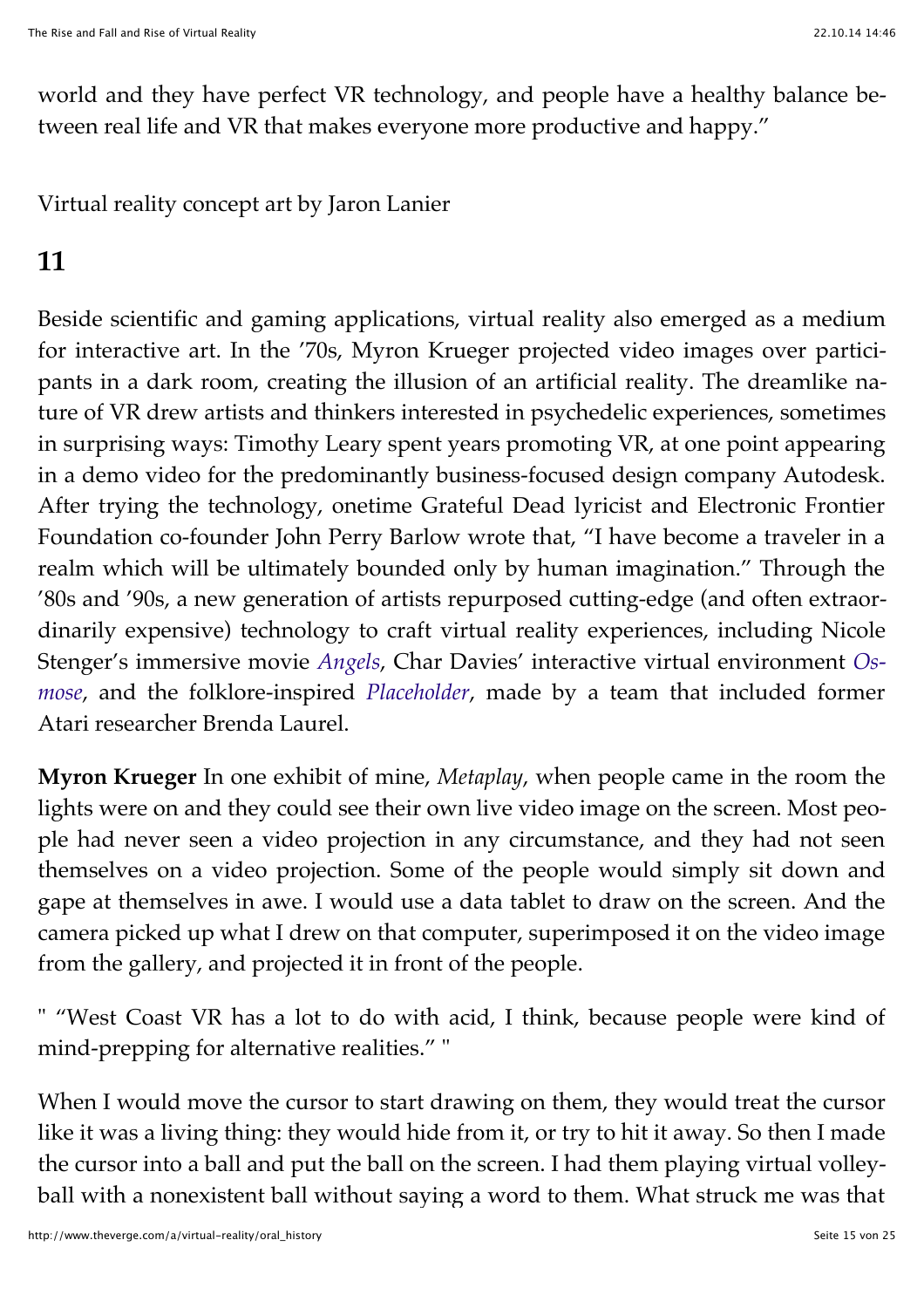people just accepted this. They had never read about anything like this. They had never thought about this. It was as if in their DNA, they'd been waiting for this moment and knew exactly what to do.

ball with a non-term and with a non-term and without saying a word to them. What struck me was that struck me<br>What struck me was that struck me was that struck me was that struck me was that struck me was that struck me

**Char Davies** *Artist, founding director of 3D graphics company Softimage, later acquired by Autodesk* I first became interested in 3D graphics in the mid-'80s. As a painter, I was looking for ways to cross over the 2D picture plane, to find a way to work on the other side of the picture plane. That led me to the virtual space of 3D computer graphics. I got involved in building a software company, Softimage, because I wanted good access to the tools.

**Brenda Laurel** [Virtual reality] during the ['90s] was very idealistic. It was consciousness-expanding in a lot of ways. West Coast VR has a lot to do with acid, I think, because people were kind of mind-prepping for alternative realities. But there was a concatenation between the LSD scene, and Mondo 2000 and all those guys. Timothy [Leary] and Terence McKenna even got into it.

**Char Davies** I started writing about *Osmose* in 1993, when the VR that I was aware of and most computer games were shoot-'em-up games. They all involved either a gun, or a pointer, or a mouse. They all involved a hand. I believed that if you made the interface centered on the hand, it reinforced a way of approaching the world in terms of doing things *to* things as an instrument — either shooting it or manipulating it in some way. So we introduced a hands-free interface that relied on breathing and balance. This shifted the experience from one of "doing" to one of "being".

" "People cried, usually men." "

**Brenda Laurel** Char's work, both *Osmose* and *Emphemere*, were just poetic. They were a new art form and I take my hat off to her. I was looking at it as a structuralist, "Okay, what can we turn inside out here about this?' But her sensibility is much more of a fine artist, and so the stuff that she did was just outrageously beautiful. One of the guys who installed it at the museum in Toronto, I think, got his head in it and came out 10 minutes later weeping and saying that his life had been changed forever.

**Char Davies** People cried, usually men. I had a number of people come to me and say that when they experienced *Osmose* they felt that they had experienced dying; they had experienced what death was and they weren't afraid of death anymore. I think this was due to the sensations of buoyancy, of floating through semi-transpar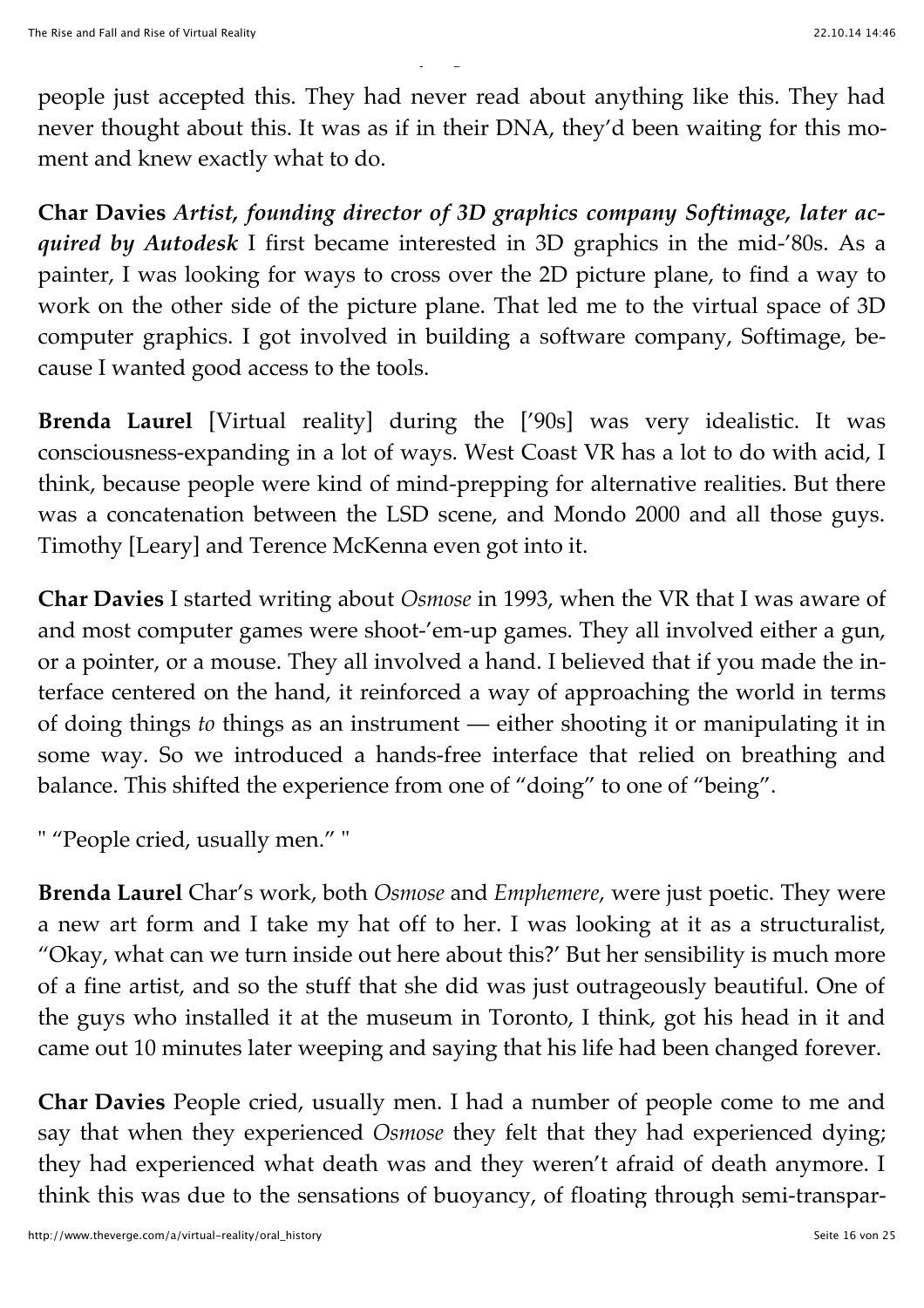ent fluxing landscapes, all very deliberate on our part.

The only work that I think I found of interest, that actually preceded *Osmose*, was Brenda Laurel's work, *Placeholder*. I think Brenda was one of the few people who was trying to do something with VR outside of the commercial mainstream. Everyone else was basically doing games; entertainment and military, basically.

think this was due to the sensations of buoyancy, of floating through semi-transpar-

Virtuality VR arcade pods (Ben Delaney)

#### **12**

By the early- to mid-1990s the VR business was in full swing, VPL's sudden bankruptcy and takeover notwithstanding. Former NASA researcher Mark Bolas moved on to create Fakespace Labs, which released multiple head-mounted displays by 1994. Between 1994 and 1995, Jon Waldern partnered with Atari, Philips, and IBM to produce cheaper business and home-entertainment models of its arcade headsets.

By the mid-'90s, it became apparent that the virtual reality bubble was about to bust. In 1993, Brenda Laurel added a chapter to her book *Computers as Theatre* entitled "Post-Virtual Reality: After the Hype is Over." Atari scuttled the partnership with W Industries / Virtuality and merged with a hard drive manufacturer. The headset market as a whole began to collapse, making it harder to pursue VR for art or research. Companies that remained in business, like Mark Bolas' Fakespace and Silicon Graphics, did so with a lower profile. Once a synonym for the future, virtual reality faded from public consciousness, replaced by booming internet technology.

**Myron Krueger** At SIGGRAPH '93 or '94 [Dan Sandin] demonstrated what was called a CAVE: a stereo projection on all four walls and on the floor. It was incredibly effective visually, very powerful, and it was replicated 60 times within a year. If you had a research lab, and somebody was sponsoring work, you'd show them what you were doing with their money. But then you'd show them the [lab's] big project, which in this case would be the CAVE. Whatever they thought of what you were doing, they would always be knocked out by the CAVE. When you put on the head mount, it was always a little bit of a disappointment. I used to say that it was vaccinating virgins against virtual reality. Because once you'd done it, you didn't have an urge to do it again.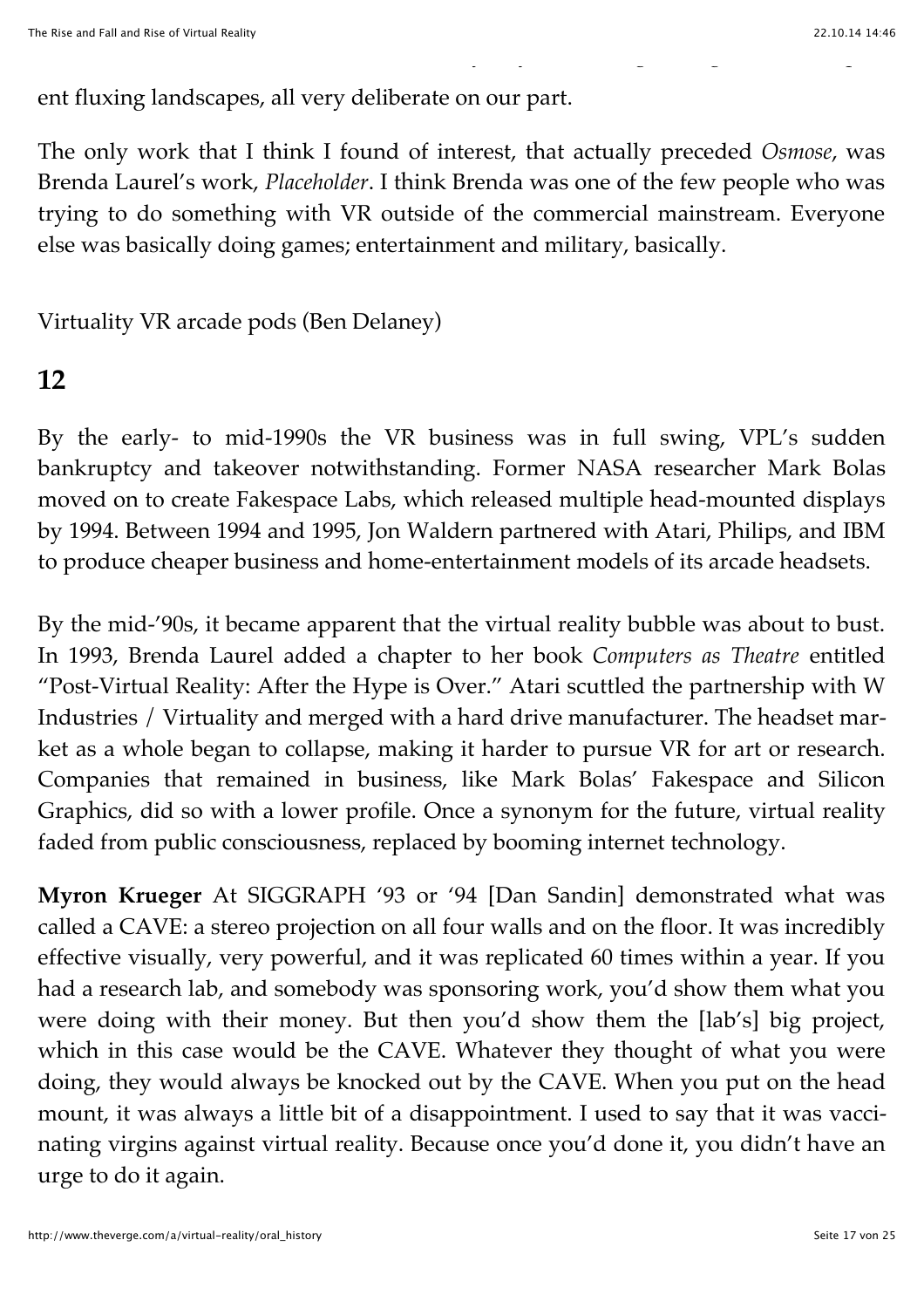" "After 1995, virtual reality was promising as a technology but it was clear that it wasn't ready for gaming." "

**Jon Waldern** Our challenge at the time was, how do we now take this from an industrial \$60,000–\$70,000 machine that sold to arcade operators and Universal Studios and entertainment providers to consumers? We did a joint venture with Atari and showed the consumer version at CES around '95, '94. Unfortunately our timing was not good, and despite the storied name, [Atari] went bust.

**Skip Rizzo** After 1995, virtual reality was promising as a technology but it was clear that it wasn't ready for gaming. The engineering challenges required Manhattan Project-levels of funding, and that was going to come from the gaming industry.

And what else happened in 1995? The internet. Suddenly everyone was connected, and virtual reality was this ugly little brother lagging behind. It was the butt of jokes from uninformed fucking idiots.

VFX1 Headgear virtual reality system (Ben Delaney)

**Linda Jacobson** The web really changed things. The fact that there was a proliferation of online access to 3D design tools meant a lot of people starting focusing there and not on the hardware.

**Ben Delaney** To a large extent, the internet and the World Wide Web did the VR community a tremendous favor. [The internet] became the new breakthrough technology that was going to amaze everybody. The mainstream press found other, more exciting things to talk about; especially toward the end of the '90s when very few of the wild [VR] promises had been fulfilled. People just walked away from it.

**Ben Delaney** People thought that there would be addictions to VR — that people would end up living in virtual worlds and never coming out. There was concern that there would be physical damage as well as mental damage, and that's part of the reason that head-mounted displays didn't take off. Sony came out with the first consumer-oriented head mount in the '90s. Ultimately, they never released it widely because their lawyers said they faced too much liability if people wore it and did stupid things. People were concerned about the possibility of people trying to drive while wearing head-mounted display. People were concerned that somebody would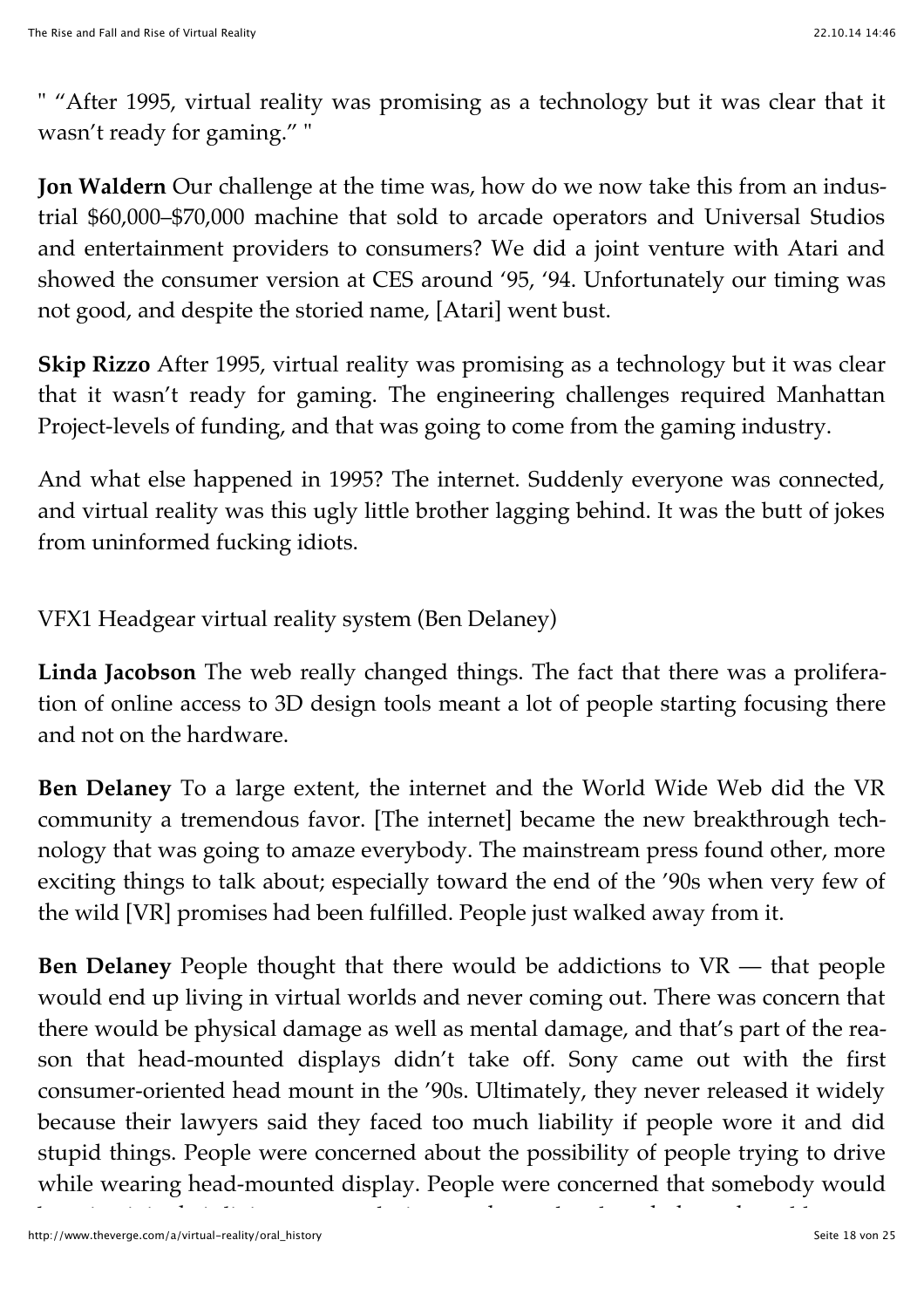be using it in their living room and trip over the cord and crash through a table.

**Linda Jacobson** Businesses were turned off by the press's celebration of VR as some kind of mind-blowing trip to another world where you could have sex with avatars and create havoc. One of the interesting discussions we had at Silicon Graphics in the late '90s was about not using the phrase VR. It sounded like it was just about games, and everybody knew that that was also a euphemism for pornography.

**Mark Bolas** Companies came out with displays that they said were VR, but they [had a] narrow field of view. People tried them, and basically it was this little window. Yeah, the graphics changed when you turned your head, but there is an art to making you feel like you're immersed, and they weren't getting that. You'd look around and go, "Oh yeah, well, whatever, I'd rather play on my flat screen; it's sharper, I still get my 3D graphics." So those hurt the industry rather than helped it.

Intel virtual reality advertisement (Ben Delaney)

**Scott Fisher** I ended up doing more work in Japan than anything else because Japan in general is so tech-smitten and obsessed that they just love the whole VR development. The Japanese government in general was funding research, building huge research complexes just to focus on this. There were huge initiatives while there was nothing happening in the US. I ended up moving to Japan and working there for many years.

**Ben Delaney** I could never figure out how to make any money with *CyberEdge Journal*. Ultimately, the internet did me in because when the World Wide Web happened, people started saying information wants to be free and I kept saying, "But my printer wants to get paid." I offered the mailing list to a competitor and he managed to keep going for another couple of years.

" "VR didn't bust from my perspective. The VR hype busted.""

**Mark Bolas** VR didn't bust from my perspective. The VR hype busted; but frankly Fakespace was doing great. We were selling lofty displays to people solving real problems. They could do 3D visualizations of where an oil well should go; they could get really abstract data and visualize it in a 3D world. For the consumer market, 3D games on a flat screen was a pretty big step. So I never viewed VR as dying; I viewed VR as just being put onto a 2D screen.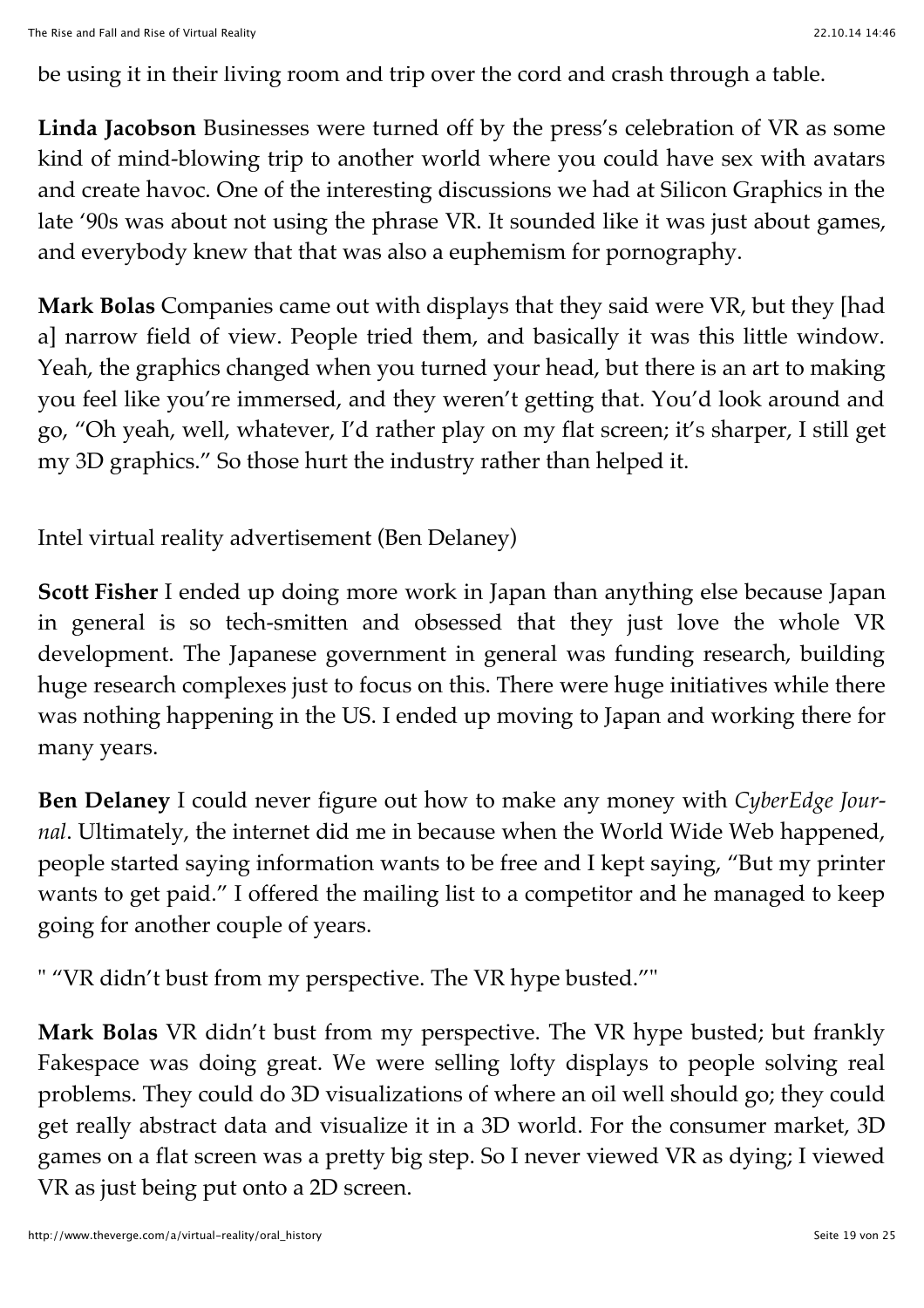**Nicole Stenger** [Tom] Furness said there would be a winter of VR and he was absolutely right. But the seeds that have been planted before the winter don't necessarily die. There's spring sometime, where they start blooming again. I'm cautiously optimistic. I believe that it will come back and it will bloom and be so much the better.

A Division Pro-vision 100VPX virtual reality system (Ben Delaney)

#### **13**

Throughout the late '90s and early 2000s, virtual reality companies continued to operate, but with a lower, more pragmatic profile. The military became the biggest advocate for VR's utility. 3D graphics continued to advance, but referring to them as "virtual reality" became increasingly rare. Companies periodically showcased virtual reality systems and peripherals, but despite protests from Lanier and others, the "death of VR" had become a standard narrative.

Then, in 2012, a young entrepreneur named Palmer Luckey revealed a \$300 virtual reality headset called the Oculus Rift. While the Rift became a symbol of VR's resurgence, the groundwork had been laid years before. Luckey had worked with researchers like Skip Rizzo, who used VR to treat cognitive and motor rehabilitation including post-traumatic stress disorder — and Mark Bolas, who had moved to the University of Southern California's interactive media program. Improvements in computing power and display technology, meanwhile, had solved some of the problems that had proved intractable in the 1990s.

**Skip Rizzo** The war broke out, and I had the idea for virtual reality and PTSD, knowing that this was going to be a health problem for the military. My boss said, "I think the military will push this under the rug anyways, so don't spend time on it." So I said fuck it, and took the idea to ICT [Institute for Creative Technologies]. They jumped on it.

1995 to 2000 era was a dark period. But then, in 2000, you could start doing virtual reality with a PC. That brought costs down, and it gave us some momentum. From 2002 onwards, we started seeing a lot more innovations that showed promise. But the military, the war, that's what really catapulted my own work — they had the need,

http://www.theverge.com/a/virtual-reality/oral\_history Seite 20 von 25

and they had deep pockets, and I was able to do cool shit.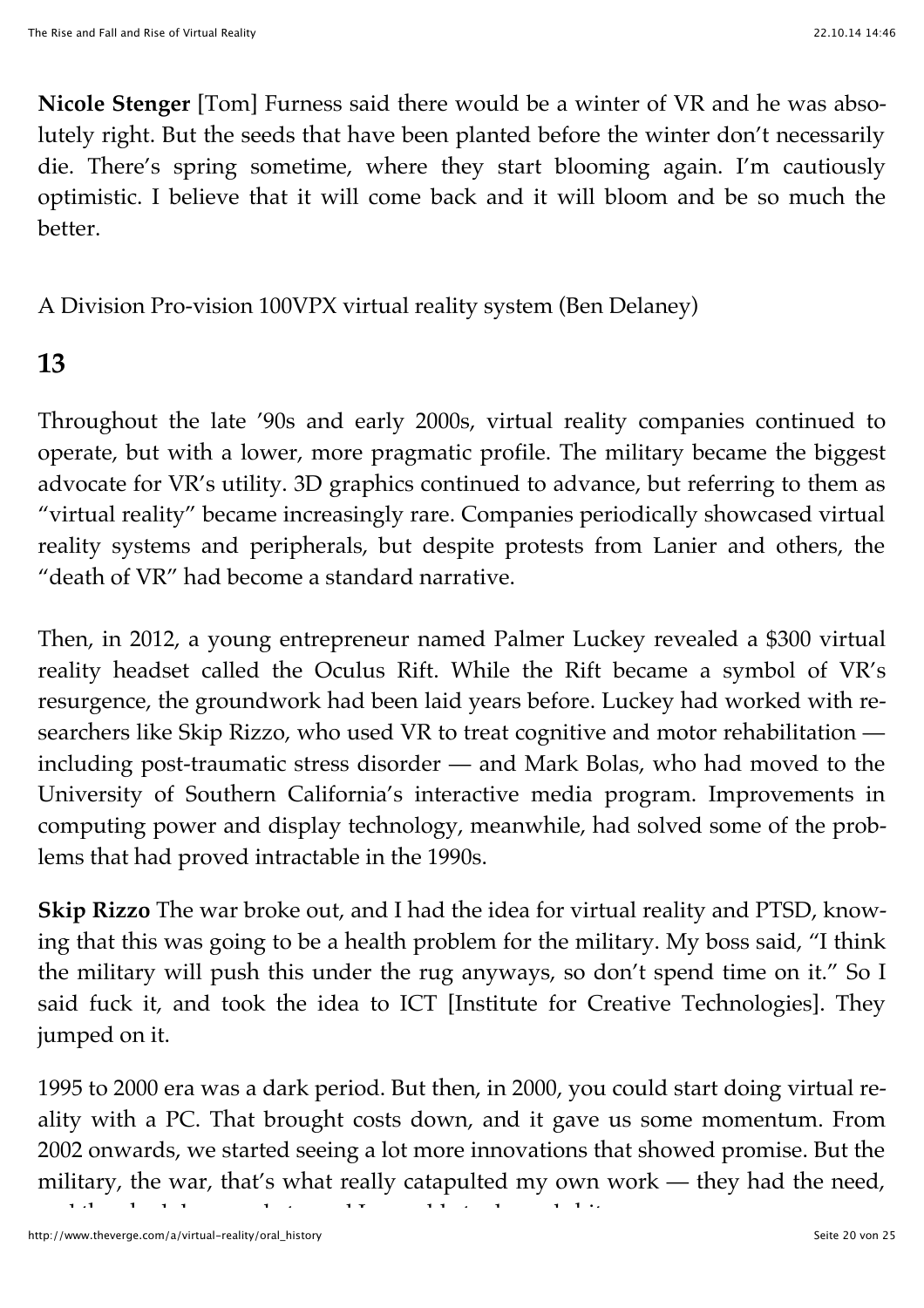and they had deep pockets, and I was able to do cool shit.

**Mark Bolas** In 2006 we came up with this thing called the Wide Five display, and that changed everything for me. It had a really wide field of view, like 150 degrees, and it could use off-the-shelf LCD displays. And we had a contract with the Office of Naval Research to figure out a way to do virtual reality for training. We basically bet that things like mobile phones would come out and drop the price of larger displays.

**Palmer Luckey** I think the first head-mounted display I tried was a Myvu Solo. I was like, "This isn't very good. This is pretty bad." I didn't know that that was actually the cutting edge for consumer head-mounted displays at that point. It wasn't until I was in my mid-teens that I started researching it more and realized that actually, VR was not as great as I thought it was when I was six or seven.

In late 2009, when I was more into PC gaming, I thought, "Well, what's the best?" I spent months and months researching everything on the market. I just kind of went crazy and started buying all kinds of different HMDs in government auctions and eBay. I kept aiming higher and higher. I was like, "Well okay, consumer VR isn't that good, but the military uses this for training, so surely the military gear is the real sweet stuff." And then as I got my hands on some of that stuff, I realized that even that wasn't very good. So I decided that I was going to try to do something myself.

#### *Tron* (1982)

**Mark Bolas** The one thing I do think that is getting lost in the VR story is the role of research. It sounds like it all just happened all of a sudden. There has been this consistent thread of funding, largely government-funded projects and European-funded projects, that has been pushing it along step-by-step, and has been creating these labs where these things could happen. It didn't just come out of thin air.

**Jaron Lanier** Lately, Mark has been a professor at USC. In a class, he came up with most of the distinguishing features of the Oculus Rift and posted them as an open resource. The things that distinguish Oculus Rift from other head-mounted displays is basically a use of computation. What they do is compute some changes to the image to make it workable with a cheaper lens system. But Mark kind of did that, with some students — it was pretty much Mark's work. Then Facebook buys it for billions of dollars. I don't know what happened, but I would imagine that some administrator at USC probably wanted to talk to Mark after that.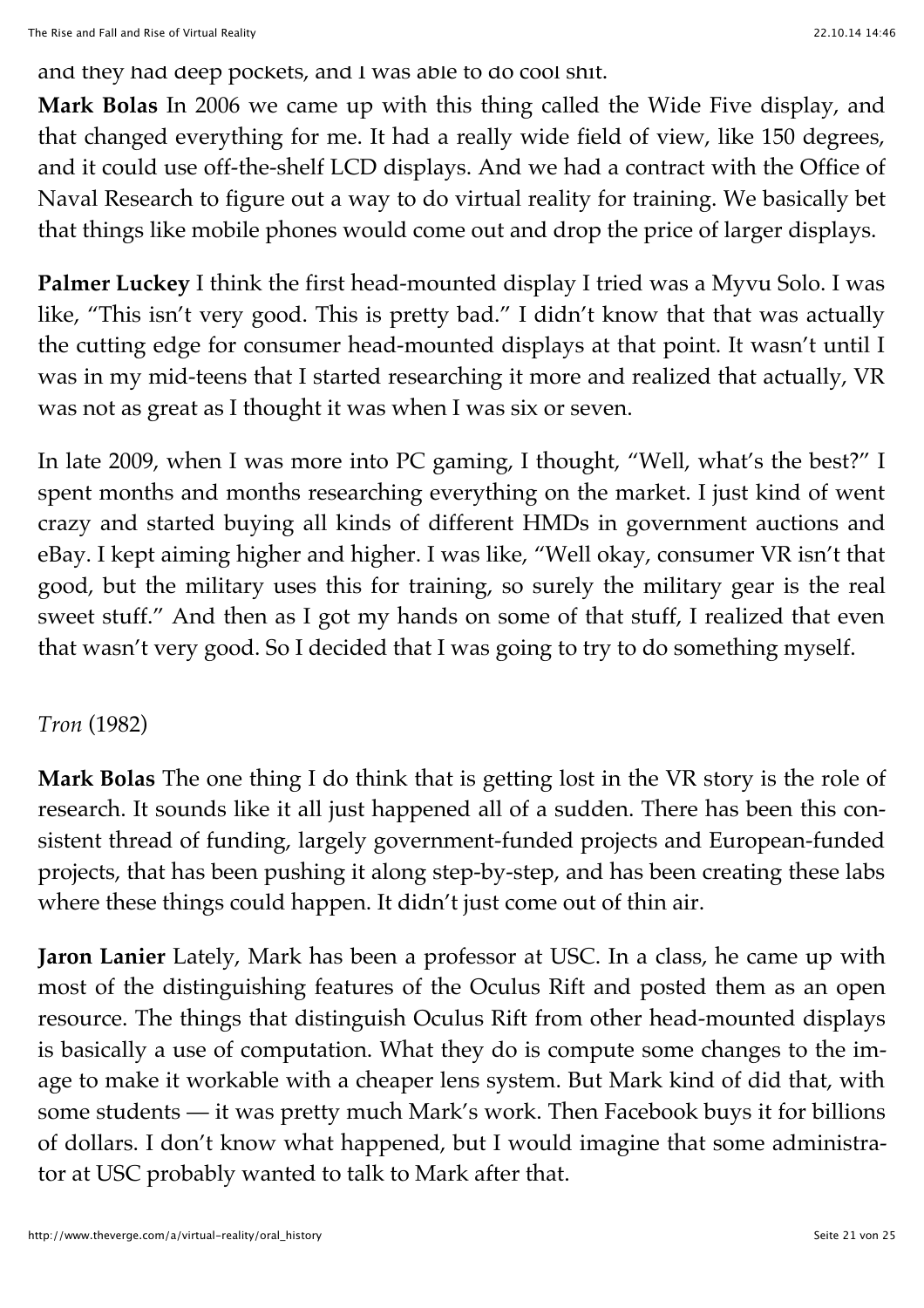" "I just wish people would dig a little bit and build on stuff." "

**Scott Fisher** I just wish people would dig a little bit and build on stuff. Most of all, I would hope for the acknowledgment for the work that Mark has done in this area.

**Palmer Luckey** I spent a huge amount of time reading through basically every single published piece of literature on VR. I think that there were a lot of people that were giving VR too much credit, because they were working as VR researchers. You don't want to publish a paper that says, "After the study, we came to the conclusion that VR is useless right now and that we should just not have a job for 20 years." There were a few people that basically came to that conclusion. They said, "Current VR gear is low field of view, high lag, too expensive, too heavy, can't be driven properly from consumer-grade computers, or even professional-grade computers." It turned out that I wasn't the first person to realize these problems. They'd been known for decades.

**Ben Delaney** I got a real chuckle out of Oculus' literature when they were claiming an extraordinarily wide 100 degree field of view — a lot of head mounts had better 100 degree field of view 20 or 30 years ago. That's not adequate. It still feels like you're looking through a tube. So, none of those problems were solved when I was active in the field; and as far as I know, they're not really solved yet.

**Stephen Ellis** I just saw the Morpheus system that Sony is developing for video games, and it's extremely high quality. The people working on it have actually been doing it for some years — they've developed displays and tracking technology that's really, really good. It makes Oculus look like Model T in terms of the quality of the tracking, and the imagery is very good. An interesting thing about it is they're using viewing optics that were used in some of the very early virtual reality headsets these optics harken back to some early patents that were used in viewing systems that we had in our lab 25 years ago.

**Palmer Luckey** Here's a secret: the thing stopping people from making good VR and solving these problems was not technical. Someone could have built the Rift in midto-late 2007 for a few thousand dollars, and they could have built it in mid-2008 for about \$500. It's just nobody was paying attention to that.

**Jaron Lanier** I'd predicted, based on Moore's law type of thinking, that [VR] would become cheap enough for consumers by 2020. That was my sort of my standard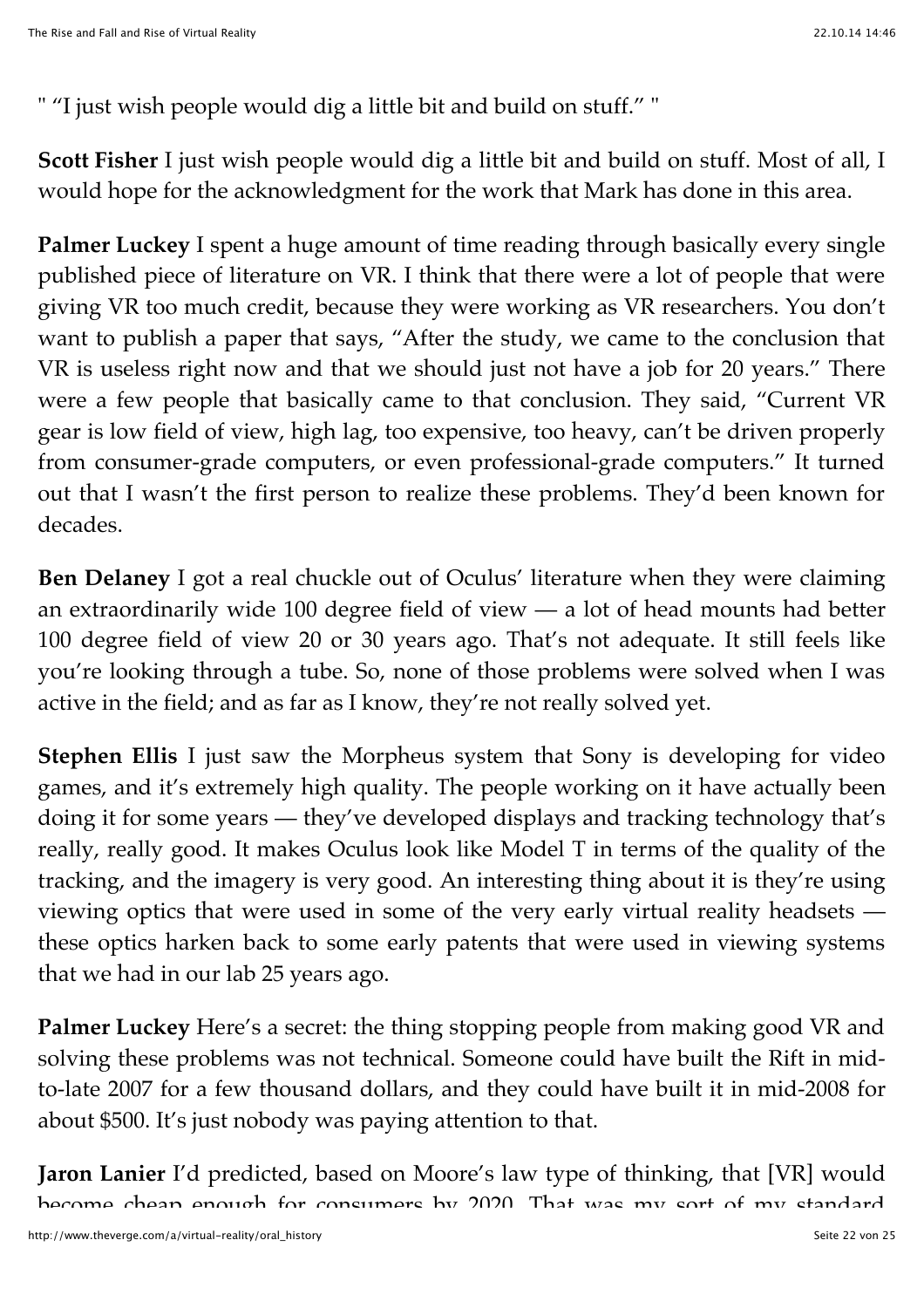become cheap enough for consumers by 2020. That was my sort of my standard

answer. And I think it'll turn out that I was a few years pessimistic. I think that it's coming a little faster than that.

" "Look, even if we sell 300 developer kits, that's a huge success for VR." "

**Palmer Luckey** I reached out to Mark Bolas in July of 2011. I had actually purchased a Fakespace Boom 3C on eBay really cheaply. It looked like I was missing a part that only someone at Fakespace would have. We ended up hanging out and I was able to get a job there as a lab technician.

My first job was supposed to be sorting and stacking boxes in their storage room, because I knew quite a bit about old VR systems. Later I got the chance to work on a lot of different VR HMD hardware, especially with Skip Rizzo's team on the post-traumatic stress disorder treatment project. It was a blast working there. There are a lot of really smart, brilliant people at ICT.

Jaron Lanier and Howard Rheingold

I left in May or June of 2012. I had been working on the Rift in my own time, and I'd announced the Kickstarter a couple

months earlier, but I kept working with ICT on the side. Right around June, I decided I was going to do this Oculus thing full-time and give it a real go.

I was worried about the number of people who would back [the Kickstarter]. I think we were going to have a goal of maybe \$500,000. The night before, we had a discussion and I was like, "Guys we need to push this down." I was like, "Look, even if we sell 300 developer kits, that's a huge success for VR. No one has gotten that many game developers interested in VR." We compromised at \$250,000. It was kind of a silly worry in hindsight.

**Char Davies** I was very pleased when the Oculus Rift appeared, because I have always believed that a sense of immersion is most fully enabled via a headset with a wide field of view. I had been waiting a long time for such technology to reappear. I say "re-appear" because the last wide-field-of-view helmets I used were from the mid-90's, and nothing suitable has come along since, until the Oculus Rift. But when I heard that Facebook had bought the company, I was disappointed. Twenty years after Osmose, I still believe that immersive virtual space has rich potential for enabling people to step outside their habitual assumptions about reality to see freshly: that the technology will be used instead to maximize advertising revenue is a profound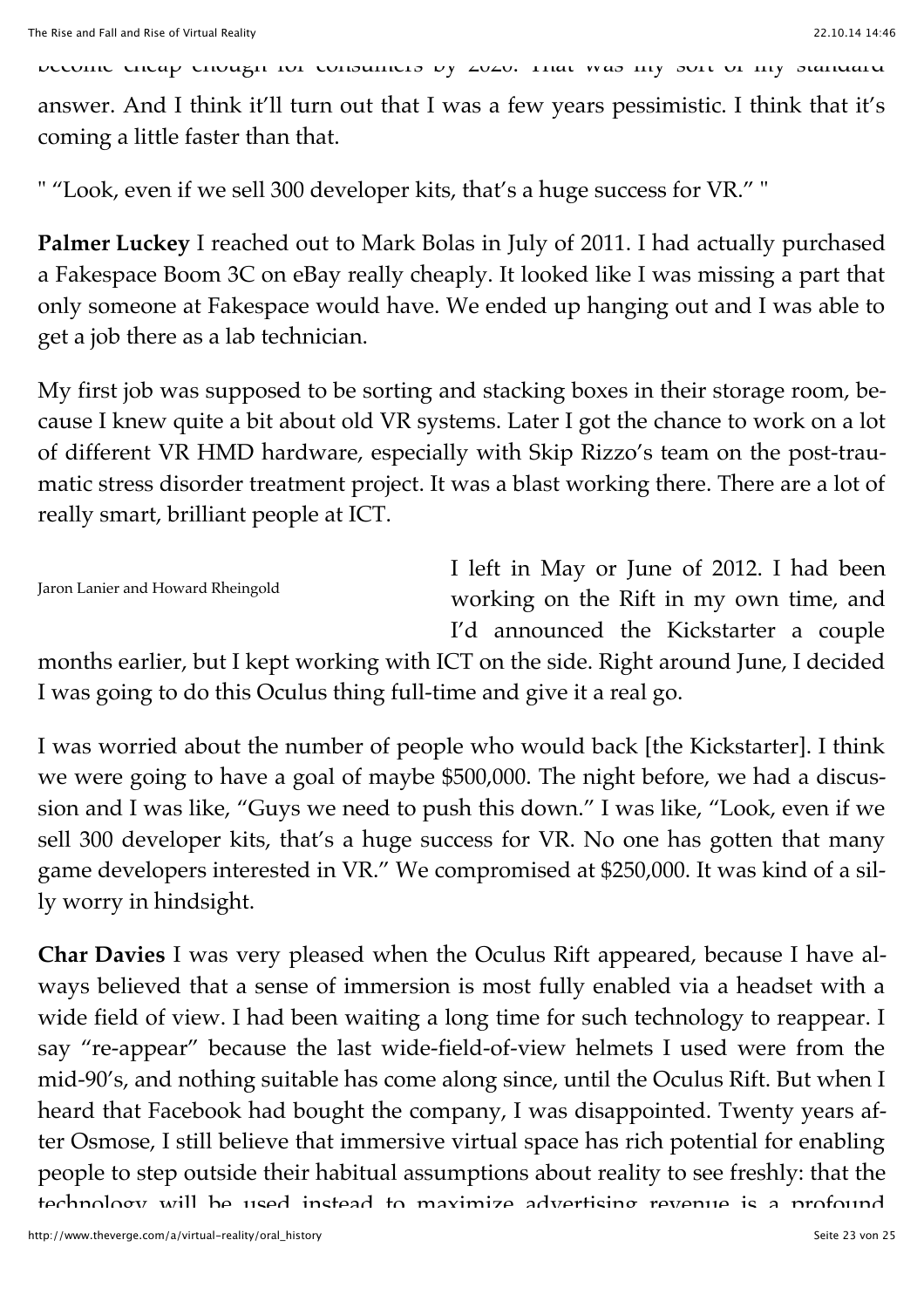technology will be used instead to maximize advertising revenue is a profound

shame.

**Palmer Luckey** A lot of people have asked, "Why Facebook? Why not a company like Microsoft or Google, or a company that does hardware?" And to be honest, we're not looking for a partner who knows hardware, because we have an incredible hardware team. We didn't want to be bought by somebody who was going to shred us apart and make us part of their product line.

**Jaron Lanier** There is something that kind of made me happy about Facebook buying Oculus because there wasn't some big population of people, like there was with WhatsApp, that you could spy on because you captured them. It was the first major acquisition in Silicon Valley in a while that was really motivated by just pure technology love. And I love that. That's why things should happen in Silicon Valley. The fact is they tried the demo, they said, "Oh my god, this is the future, it's incredible, let's get into this." That's what should happen.

" "It just feels like they're recycling the same old press releases and nonsense that people were talking about 20 years ago." "

**Ben Delaney** I used to make these buttons that said, "VR hype" with the negatory crossbar on it. It was always a big deal. And it never stopped. People imagine this as a technologically manifested dream world, and want to do everything they can do in their dreams. I've been really, really getting a chuckle out of reading the hype about the Oculus, because it just feels like they're recycling the same old press releases and nonsense that people were talking about 20 years ago.

**Jaron Lanier** The thing that's really struck me is how many of the little tropes and stories and controversies and press reports and little weird clichés of the saga of the Oculus company are so similar to the ones that happened for VPL so many years earlier. It would be a project for someone someday [to] correlate '80s press with the press of the last couple years. You could find a lot of the same headlines.

**Linda Jacobson** I really believe that we were talking about a new medium of artistic and creative expression. And that's my personal thing, rather than it being just a game machine. I still kind of get that sense that when Oculus talks about consumer VR, that's a euphemism for gaming and pornography, which was definitely the albatross around VR's neck in the early days.